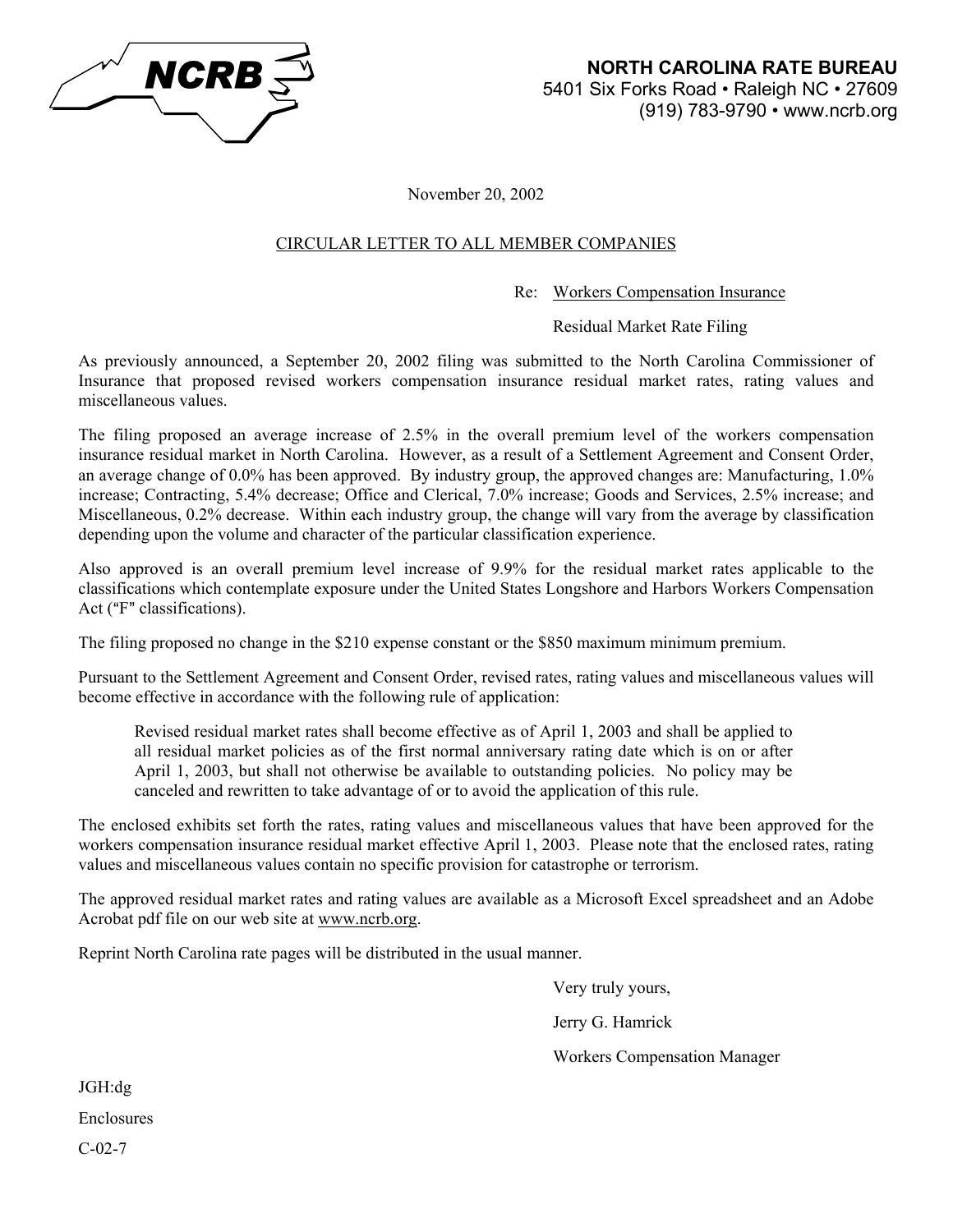| <b>CLASS</b> |             | MIN                      |            | D            | <b>EX-MED</b> | <b>CLASS</b> |             | <b>MIN</b>  |            | D            | <b>EX-MED</b> |
|--------------|-------------|--------------------------|------------|--------------|---------------|--------------|-------------|-------------|------------|--------------|---------------|
| <b>CODE</b>  | <b>RATE</b> | <b>PREM</b>              | <b>ELR</b> | <b>RATIO</b> | <b>RATIO</b>  | <b>CODE</b>  | <b>RATE</b> | <b>PREM</b> | <b>ELR</b> | <b>RATIO</b> | <b>RATIO</b>  |
| 0005         | 3.81        | 850                      | 1.23       | 0.24         | 0.34          | 1925         | 8.07        | 850         | 2.71       | 0.26         | 0.33          |
| 0008         | 4.74        | 850                      | 1.47       | 0.22         | 0.30          | 2001         | 6.52        | 850         | 2.26       | 0.27         | 0.38          |
| 0016         | 9.55        | 850                      | 3.16       | 0.26         | 0.47          | 2002         | 6.85        | 850         | 2.28       | 0.25         | 0.33          |
| 0034         | 6.55        | 850                      | 2.11       | 0.24         | 0.35          | 2003         | 6.57        | 850         | 2.01       | 0.24         | 0.34          |
| 0035         | 3.83        | 850                      | 1.32       | 0.27         | 0.33          | 2014         | 7.11        | 850         | 2.05       | 0.22         | 0.33          |
|              |             |                          |            |              |               |              |             |             |            |              |               |
| 0036         | 8.15        | 850                      | 2.65       | 0.25         | 0.39          | 2016         | 3.72        | 850         | 1.02       | 0.19         | 0.38          |
| 0037         | 6.52        | 850                      | 1.91       | 0.21         | 0.37          | 2021         | 3.55        | 850         | 1.17       | 0.25         | 0.30          |
| 0042         | 9.23        | 850                      | 2.82       | 0.22         | 0.34          | 2039         | 6.85        | 850         | 2.27       | 0.25         | 0.27          |
| 0050         | 12.45       | 850                      | 3.47       | 0.18         | 0.24          | 2041         | 4.45        | 850         | 1.50       | 0.27         | 0.44          |
| 0059D        | 0.62        |                          | 0.08       | 0.18         |               | 2065         | 5.56        | 850         | 1.69       | 0.22         | 0.30          |
|              |             |                          |            |              |               |              |             |             |            |              |               |
| 0065D        | 0.11        |                          | 0.02       | 0.24         |               | 2070         | 4.56        | 850         | 1.37       | 0.21         | 0.28          |
| 0066D        | 0.11        |                          | 0.02       | 0.26         |               | 2081         | 6.81        | 850         | 2.41       | 0.28         | 0.39          |
| 0067D        | 0.11        |                          | 0.02       | 0.23         |               | 2089         | 8.52        | 850         | 2.84       | 0.26         | 0.38          |
| 0079         | 4.86        | 850                      | 1.30       | 0.20         | 0.32          | 2095         | 6.16        | 850         | 1.97       | 0.24         | 0.33          |
| 0083         | 7.42        | 850                      | 2.18       | 0.21         | 0.29          | 2105         | 6.47        | 850         | 2.09       | 0.24         | 0.36          |
|              |             |                          |            |              |               |              |             |             |            |              |               |
|              |             |                          |            |              |               |              |             |             |            |              |               |
| 0106         | 42.17       | 850                      | 10.56      | 0.18         | 0.28          | 2110         | 4.08        | 850         | 1.45       | 0.28         | 0.34          |
| 0113         | 6.73        | 850                      | 2.27       | 0.26         | 0.35          | 2111         | 3.93        | 850         | 1.27       | 0.24         | 0.33          |
| 0170         | 6.98        | 850                      | 2.11       | 0.22         | 0.31          | 2112         | 2.97        | 759         | 1.03       | 0.27         | 0.36          |
| 0251         | 6.85        | 850                      | 2.07       | 0.22         | 0.31          | 2114         | 5.56        | 850         | 1.82       | 0.25         | 0.34          |
| 0400         | 11.64       | 850                      | 3.27       | 0.19         | 0.32          | 2121         | 6.88        | 850         | 2.21       | 0.24         | 0.24          |
|              |             |                          |            |              |               |              |             |             |            |              |               |
| 0401         | 21.48       | Α                        | 5.69       | 0.19         | 0.29          | 2130         | 6.59        | 850         | 1.92       | 0.20         | 0.27          |
| 0763FN       | 3.19        |                          |            |              |               | 2131         | 2.77        | 722         | 0.87       | 0.23         | 0.29          |
| 0771N        | 0.78        | $\overline{\phantom{0}}$ |            |              |               | 2143         | 5.22        | 850         | 1.65       | 0.23         | 0.33          |
| 0908P        | 158.00      | 368                      | 50.74      | 0.24         | 0.32          | 2150         | 10.25       | 850         | 3.41       | 0.25         | 0.33          |
| 0909P        | 140.00      | 350                      | 43.67      | 0.23         | 0.35          | 2156         | 4.79        | 850         | 1.51       | 0.23         | 0.31          |
|              |             |                          |            |              |               |              |             |             |            |              |               |
| 0912P        | 649.00      | 850                      | 197.77     | 0.22         | 0.33          | 2157         | 4.35        | 850         | 1.40       | 0.24         | 0.30          |
| 0913P        | 390.00      | 600                      | 107.82     | 0.18         | 0.28          | 2172         | 3.11        | 785         | 0.97       | 0.22         | 0.20          |
| 0917         | 6.98        | 850                      | 2.48       | 0.28         | 0.37          | 2174         | 5.49        | 850         | 1.67       | 0.20         | 0.24          |
| 1005*        | 13.88       | 850                      | 1.34       | 0.16         | 0.21          | 2211         | 10.68       | 850         | 2.93       | 0.21         | 0.33          |
| 1164         | 11.95       | 850                      | 2.90       | 0.18         | 0.26          | 2220         | 3.75        | 850         | 1.18       | 0.23         | 0.30          |
|              |             |                          |            |              |               |              |             |             |            |              |               |
| 1165XE       | 6.18        | 850                      | 1.37       | 0.14         | 0.20          | 2286         | 2.48        | 669         | 0.81       | 0.25         | 0.30          |
| 1320         | 4.86        | 850                      | 1.22       | 0.18         | 0.26          | 2288         | 6.75        | 850         | 2.11       | 0.23         | 0.30          |
| 1322         | 19.76       | 850                      | 4.84       | 0.17         | 0.23          | 2300         | 8.82        | 850         | 2.57       | 0.20         | 0.36          |
| 1430         | 7.40        | 850                      | 1.96       | 0.19         | 0.26          | 2302         | 3.16        | 795         | 1.01       | 0.24         | 0.32          |
| 1438         | 6.67        | 850                      | 1.60       | 0.16         | 0.24          | 2305         | 2.64        | 698         | 0.74       | 0.18         | 0.21          |
|              |             |                          |            |              |               |              |             |             |            |              |               |
| 1452         | 3.68        | 850                      | 0.99       | 0.19         | 0.25          | 2361         | 2.74        | 717         | 0.89       | 0.25         | 0.32          |
| 1463         | 17.49       | 850                      | 4.14       | 0.15         | 0.22          | 2362         | 3.21        | 804         | 1.02       | 0.23         | 0.30          |
| 1470         | 5.97        | 850                      | 1.50       | 0.18         | 0.26          | 2380         | 3.36        | 832         | 1.12       | 0.25         | 0.33          |
| 1473X        | 3.44        | 846                      | 1.03       | 0.23         | 0.31          | 2386         | 3.19        | 800         | 0.90       | 0.18         | 0.32          |
| 1474X        | 4.06        | 850                      | 1.08       | 0.19         | 0.27          | 2388         | 3.37        | 833         | 1.16       | 0.26         | 0.32          |
|              |             |                          |            |              |               |              |             |             |            |              |               |
| 1624E        | 6.50        | 850                      | 1.74       | 0.19         | 0.25          | 2402         | 5.13        | 850         | 1.43       | 0.21         | 0.28          |
| 1642         | 5.54        | 850                      | 1.54       | 0.21         | 0.28          | 2413         | 4.21        | 850         | 1.32       | 0.23         | 0.31          |
| 1654         | 9.37        | 850                      | 2.36       | 0.18         | 0.30          | 2416         | 1.81        | 545         | 0.61       | 0.26         | 0.32          |
| 1655         | 6.42        | 850                      | 1.77       | 0.20         | 0.25          | 2417         | 2.97        | 759         | 1.04       | 0.27         | 0.32          |
| 1699         | 4.99        | 850                      | 1.51       | 0.24         | 0.31          | 2501         | 3.08        | 780         | 1.02       | 0.25         | 0.32          |
|              |             |                          |            |              |               |              |             |             |            |              |               |
| 1701         | 4.86        | 850                      | 1.32       | 0.20         | 0.27          | 2503         | 2.22        | 621         | 0.78       | 0.27         | 0.33          |
| 1710         | 11.52       | 850                      | 2.88       | 0.18         | 0.29          | 2534         | 3.18        | 798         | 1.12       | 0.28         | 0.37          |
| 1741D        | 4.81        | 850                      | 0.97       | 0.18         | 0.26          | 2570         | 6.57        | 850         | 2.13       | 0.24         | 0.35          |
| 1747         | 5.41        | 850                      | 1.32       | 0.17         | 0.24          | 2576         | 6.76        | 850         | 2.29       | 0.26         | 0.32          |
| 1748         | 5.04        | 850                      | 1.64       | 0.26         | 0.34          | 2578         | 7.04        | 850         | 2.69       | 0.31         | 0.33          |
|              |             |                          |            |              |               |              |             |             |            |              |               |
| 1803D        | 11.36       |                          | 2.61       |              |               | 2585         |             |             |            |              |               |
|              |             | 850                      |            | 0.20         | 0.28          |              | 4.86        | 850         | 1.59       | 0.25         | 0.34          |
| 1852D        | 3.99        | 850                      | 1.26       | 0.26         | 0.27          | 2586         | 3.29        | 819         | 1.07       | 0.26         | 0.33          |
| 1853         | 6.65        | 850                      | 2.10       | 0.24         | 0.37          | 2587         | 2.87        | 741         | 0.93       | 0.24         | 0.33          |
| 1860         | 4.32        | 850                      | 1.33       | 0.23         | 0.38          | 2589         | 3.23        | 808         | 1.08       | 0.25         | 0.33          |
| 1924         | 3.60        | 850                      | 1.15       | 0.24         | 0.32          | 2600         | 5.62        | 850         | 1.81       | 0.24         | 0.28          |

## *Effective April 1, 2003* **Exhibit III APPLICABLE TO ASSIGNED RISK POLICIES ONLY**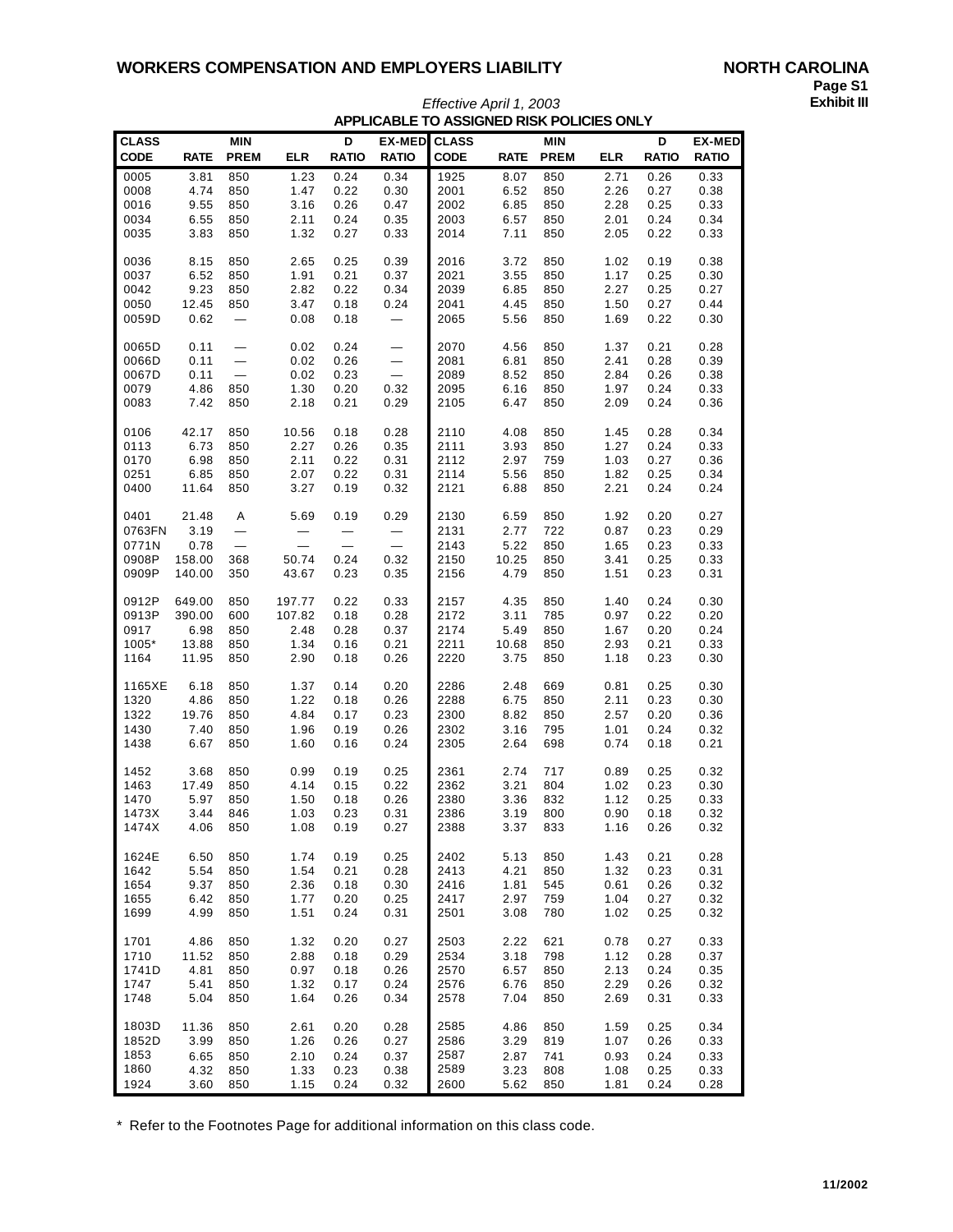| <b>CLASS</b>   |             | <b>MIN</b>  |              | D            | <b>EX-MED</b> | <b>CLASS</b> |              | <b>MIN</b>  |            | D            | <b>EX-MED</b> |
|----------------|-------------|-------------|--------------|--------------|---------------|--------------|--------------|-------------|------------|--------------|---------------|
| <b>CODE</b>    | <b>RATE</b> | <b>PREM</b> | <b>ELR</b>   | <b>RATIO</b> | <b>RATIO</b>  | <b>CODE</b>  | <b>RATE</b>  | <b>PREM</b> | <b>ELR</b> | <b>RATIO</b> | <b>RATIO</b>  |
|                |             |             |              |              |               |              |              |             |            |              |               |
| 2623           | 5.23        | 850         | 1.67         | 0.24         | 0.31          | 3145         | 2.74         | 717         | 0.91       | 0.25         | 0.34          |
| 2651           | 2.92        | 750         | 1.02         | 0.28         | 0.39          | 3146         | 3.55         | 850         | 1.19       | 0.26         | 0.35          |
| 2660           | 4.04        | 850         | 1.40         | 0.27         | 0.40          | 3169         | 5.59         | 850         | 1.87       | 0.26         | 0.35          |
| 2670           | 3.08        | 780         | 1.06         | 0.26         | 0.37          | 3175         | 2.20         | 617         | 0.70       | 0.23         | 0.33          |
| 2683           | 4.29        | 850         | 1.49         | 0.28         | 0.42          | 3179         | 3.26         | 813         | 1.07       | 0.25         | 0.32          |
|                |             |             |              |              |               |              |              |             |            |              |               |
| 2688           | 3.52        | 850         | 1.18         | 0.27         | 0.33          | 3180         | 3.90         | 850         | 1.33       | 0.26         | 0.32          |
| 2705X*         | 73.37       | 850         | 20.85        | 0.21         | 0.25          | 3188         | 2.20         | 617         | 0.73       | 0.25         | 0.37          |
| 2706X          | 25.33       | 850         | 6.65         | 0.19         | 0.30          | 3220         | 5.59         | 850         | 1.53       | 0.18         | 0.24          |
| 2710           | 9.93        | 850         | 2.87         | 0.22         | 0.32          | 3223         | 2.95         | 756         | 1.05       | 0.28         | 0.37          |
| 2714           | 6.00        | 850         | 1.92         | 0.24         | 0.34          | 3224         | 6.42         | 850         | 2.13       | 0.24         | 0.29          |
|                |             |             |              |              |               |              |              |             |            |              |               |
| 2727X          | 13.89       | 850         | 3.34         | 0.16         | 0.20<br>0.32  | 3227         | 6.41<br>4.87 | 850         | 2.03       | 0.24         | 0.38          |
| 2731           | 7.22        | 850         | 2.33         | 0.24         | 0.36          | 3240         |              | 850         | 1.72       | 0.28         | 0.36          |
| 2735           | 6.83        | 850         | 2.40         | 0.28         |               | 3241         | 6.75         | 850         | 2.30       | 0.26         | 0.33          |
| 2759           | 9.62        | 850         | 3.16         | 0.25         | 0.35          | 3255         | 7.11         | 850         | 2.41       | 0.26         | 0.43          |
| 2790           | 5.61        | 850         | 1.93         | 0.27         | 0.34          | 3257         | 3.83         | 850         | 1.27       | 0.25         | 0.33          |
| 2791X          | 2.71        | 711         | 0.90         | 0.25         | 0.41          | 3270         | 3.78         | 850         | 1.35       | 0.28         | 0.30          |
| 2797X          | 5.92        | 850         | 2.02         | 0.26         | 0.36          | 3300         | 8.75         | 850         | 3.09       | 0.27         | 0.37          |
| 2802           | 8.02        | 850         | 2.56         | 0.24         | 0.36          | 3303         | 6.45         | 850         | 2.19       | 0.26         | 0.37          |
| 2812           | 6.88        | 850         | 2.21         | 0.24         | 0.34          | 3307         | 5.97         | 850         | 1.89       | 0.24         | 0.34          |
| 2835           | 3.41        | 841         | 1.20         | 0.27         | 0.40          | 3315         | 4.58         | 850         | 1.52       | 0.25         | 0.36          |
|                |             |             |              |              |               |              |              |             |            |              |               |
| 2836           | 2.77        | 722         | 1.02         | 0.29         | 0.36          | 3334         | 5.40         | 850         | 1.56       | 0.20         | 0.30          |
| 2841           | 6.21        | 850         | 2.32         | 0.30         | 0.36          | 3336         | 3.41         | 841         | 1.15       | 0.26         | 0.35          |
| 2881           | 4.35        | 850         | 1.54         | 0.28         | 0.34          | 3365         | 26.34        | 850         | 6.94       | 0.19         | 0.32          |
| 2883           | 5.09        | 850         | 1.64         | 0.24         | 0.33          | 3372         | 4.94         | 850         | 1.50       | 0.24         | 0.32          |
| 2913           | 5.23        | 850         | 2.00         | 0.31         | 0.32          | 3373         | 8.66         | 850         | 2.76       | 0.24         | 0.37          |
|                |             |             |              |              |               |              |              |             |            |              |               |
| 2915           | 8.66        | 850         | 2.68         | 0.23         | 0.31          | 3383         | 2.07         | 593         | 0.72       | 0.27         | 0.33          |
| 2916           | 5.49        | 850         | 1.98         | 0.29         | 0.36          | 3385         | 2.69         | 708         | 0.89       | 0.25         | 0.34          |
| 2923           | 5.95        | 850         | 2.02         | 0.27         | 0.42          | 3400         | 5.31         | 850         | 1.66       | 0.23         | 0.33          |
| 2942           | 4.47        | 850         | 1.63         | 0.29         | 0.37          | 3507         | 4.45         | 850         | 1.44       | 0.24         | 0.32          |
| 2960           | 9.86        | 850         | 2.85         | 0.20         | 0.30          | 3515         | 4.34         | 850         | 1.32       | 0.22         | 0.30          |
|                |             |             |              |              |               |              |              |             |            |              |               |
| 3004           | 3.31        | 822         | 0.91         | 0.20         | 0.28          | 3516X        | 2.77         | 722         | 0.79       | 0.20         | 0.29          |
| 3018           | 7.19        | 850         | 2.23         | 0.22         | 0.30          | 3548         | 4.14         | 850         | 1.29       | 0.23         | 0.31          |
| 3022           | 5.17        | 850         | 1.76         | 0.26         | 0.34          | 3559         | 4.87         | 850         | 1.48       | 0.22         | 0.31          |
| 3027           | 5.77        | 850         | 2.03         | 0.28         | 0.36          | 3574         | 1.65         | 515         | 0.56       | 0.26         | 0.33          |
| 3028           | 6.21        | 850         | 2.11         | 0.26         | 0.36          | 3581         | 2.36         | 647         | 0.85       | 0.29         | 0.36          |
|                |             |             |              |              |               |              |              |             |            |              |               |
| 3030           | 10.07       | 850         | 2.67         | 0.19         | 0.24          | 3612         | 4.04         | 850         | 1.27       | 0.23         | 0.31          |
| 3040           | 9.91        | 850         | 2.76         | 0.21         | 0.30          | 3620         | 7.09         | 850         | 1.93       | 0.20         | 0.28          |
| 3041           | 6.83        | 850         | 2.27         | 0.25         | 0.30          | 3629         | 2.79         | 726         | 0.87       | 0.23         | 0.32          |
| 3042           | 4.43        | 850         | 1.36         | 0.22         | 0.31          | 3632         | 5.17         | 850         | 1.58       | 0.22         | 0.30          |
| 3064           | 4.52        | 850         | 1.44         | 0.24         | 0.33          | 3634         | 4.25         | 850         | 1.45       | 0.26         | 0.34          |
| 3066           | 7.07        | 850         | 2.25         | 0.24         | 0.34          | 3635         | 3.33         | 826         | 1.10       | 0.25         | 0.32          |
| 3076           | 4.86        |             |              |              |               | 3638         |              | 728         | 0.96       |              |               |
|                | 6.09        | 850         | 1.62         | 0.26         | 0.33          | 3642         | 2.80<br>1.63 | 512         | 0.51       | 0.26<br>0.23 | 0.31          |
| 3081D<br>3082D | 7.36        | 850<br>850  | 1.75<br>2.23 | 0.23<br>0.24 | 0.30<br>0.34  | 3643         | 3.90         | 850         | 1.11       | 0.20         | 0.30<br>0.27  |
| 3085D          | 4.68        | 850         | 1.46         | 0.26         | 0.33          | 3647         | 3.83         | 850         | 1.35       | 0.28         |               |
|                |             |             |              |              |               |              |              |             |            |              | 0.35          |
| 3110           | 8.48        | 850         | 2.78         | 0.25         | 0.32          | 3648         | 3.75         | 850         | 1.27       | 0.26         | 0.34          |
| 3111           | 5.97        | 850         | 1.74         | 0.20         | 0.30          | 3681         | 2.05         | 589         | 0.70       | 0.26         | 0.35          |
| 3113           | 4.14        | 850         | 1.30         | 0.23         | 0.33          | 3685         | 2.27         | 630         | 0.70       | 0.22         | 0.33          |
| 3114           | 3.06        | 776         | 0.96         | 0.23         | 0.32          | 3719         | 7.29         | 850         | 1.81       | 0.17         | 0.26          |
| 3118           | 5.05        | 850         | 1.68         | 0.25         | 0.31          | 3724         | 8.92         | 850         | 2.45       | 0.20         | 0.26          |
|                |             |             |              |              |               |              |              |             |            |              |               |
| 3119           | 1.34        | 458         | 0.49         | 0.29         | 0.39          | 3726         | 12.76        | 850         | 3.07       | 0.18         | 0.24          |
| 3122           | 3.46        | 850         | 1.15         | 0.26         | 0.39          | 3803         | 8.56         | 850         | 2.56       | 0.21         | 0.26          |
| 3126           | 4.38        | 850         | 1.40         | 0.24         | 0.30          | 3807         | 4.84         | 850         | 1.62       | 0.26         | 0.31          |
| 3131           | 2.64        | 698         | 0.81         | 0.22         | 0.31          | 3808         | 3.63         | 850         | 1.15       | 0.23         | 0.31          |
| 3132           | 5.64        | 850         | 1.81         | 0.26         | 0.33          | 3821         | 7.78         | 850         | 2.25       | 0.22         | 0.32          |
|                |             |             |              |              |               |              |              |             |            |              |               |

## *Effective April 1, 2003* **Exhibit III APPLICABLE TO ASSIGNED RISK POLICIES ONLY**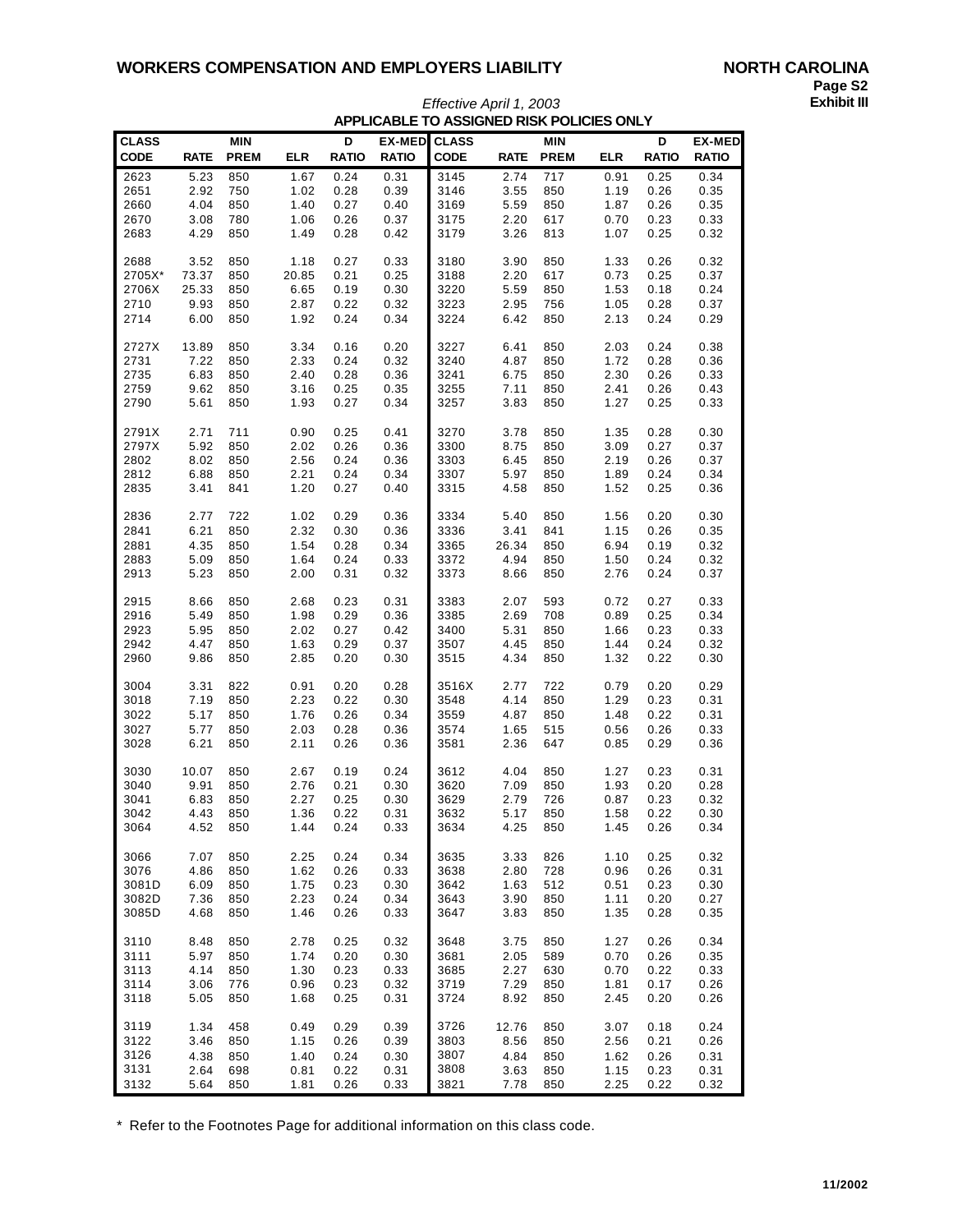| <b>CLASS</b>  |             | <b>MIN</b>  |            | D            | <b>EX-MED</b> | <b>CLASS</b> |              | <b>MIN</b>  |              | D            | <b>EX-MED</b> |
|---------------|-------------|-------------|------------|--------------|---------------|--------------|--------------|-------------|--------------|--------------|---------------|
| CODE          | <b>RATE</b> | <b>PREM</b> | <b>ELR</b> | <b>RATIO</b> | <b>RATIO</b>  | <b>CODE</b>  | <b>RATE</b>  | <b>PREM</b> | <b>ELR</b>   | <b>RATIO</b> | <b>RATIO</b>  |
|               |             |             |            |              |               |              |              |             |              |              |               |
| 3822X         | 6.28        | 850         | 2.17       | 0.27         | 0.36          | 4452         | 4.04         | 850         | 1.33         | 0.25         | 0.34          |
| 3824X<br>3826 | 6.00        | 850<br>421  | 2.07       | 0.27         | 0.31<br>0.27  | 4459<br>4470 | 4.73<br>2.05 | 850<br>589  | 1.47<br>0.63 | 0.23<br>0.25 | 0.33<br>0.34  |
|               | 1.14        |             | 0.34       | 0.21         |               |              |              |             |              |              |               |
| 3827          | 3.16        | 795         | 1.04       | 0.25         | 0.33          | 4484         | 3.63         | 850         | 1.18         | 0.24         | 0.33          |
| 3830          | 3.88        | 850         | 1.07       | 0.20         | 0.28          | 4493         | 8.44         | 850         | 2.63         | 0.23         | 0.40          |
| 3851          | 5.77        | 850         | 1.69       | 0.20         | 0.31          | 4511         | 0.99         | 393         | 0.29         | 0.22         | 0.27          |
| 3865          | 5.31        | 850         | 1.84       | 0.26         | 0.40          | 4557         | 3.72         | 850         | 1.22         | 0.25         | 0.34          |
| 3881          | 6.28        | 850         | 2.10       | 0.25         | 0.26          | 4558         | 2.20         | 617         | 0.67         | 0.22         | 0.27          |
| 4000          | 8.28        | 850         | 2.24       | 0.20         | 0.25          | 4561         | 4.32         | 850         | 1.02         | 0.15         | 0.20          |
| 4021          | 5.35        | 850         | 1.70       | 0.24         | 0.33          | 4568         | 2.89         | 745         | 0.78         | 0.20         | 0.31          |
|               |             |             |            |              |               |              |              |             |              |              |               |
| 4024E         | 7.78        | 850         | 2.33       | 0.24         | 0.39          | 4581         | 1.94         | 569         | 0.49         | 0.18         | 0.30          |
| 4034          | 10.24       | 850         | 2.90       | 0.21         | 0.30          | 4583         | 5.46         | 850         | 1.52         | 0.21         | 0.32          |
| 4036          | 5.57        | 850         | 1.46       | 0.19         | 0.30          | 4611         | 1.27         | 445         | 0.41         | 0.24         | 0.32          |
| 4038          | 5.90        | 850         | 2.22       | 0.30         | 0.40          | 4635         | 3.28         | 817         | 0.84         | 0.20         | 0.28          |
| 4053          | 2.79        | 726         | 0.89       | 0.24         | 0.39          | 4653         | 4.61         | 850         | 1.32         | 0.20         | 0.31          |
|               |             |             |            |              |               |              |              |             |              |              |               |
| 4061          | 7.03        | 850         | 2.37       | 0.26         | 0.33          | 4665         | 6.88         | 850         | 1.90         | 0.21         | 0.30          |
| 4062          | 3.19        | 800         | 1.02       | 0.24         | 0.33          | 4670         | 10.89        | 850         | 2.91         | 0.20         | 0.30          |
| 4101          | 4.43        | 850         | 1.46       | 0.27         | 0.38          | 4683         | 3.75         | 850         | 1.27         | 0.26         | 0.30          |
| 4111          | 2.84        | 735         | 0.98       | 0.27         | 0.36          | 4686         | 3.72         | 850         | 0.97         | 0.19         | 0.29          |
| 4112          | 1.71        | 526         | 0.57       | 0.25         | 0.31          | 4692         | 0.83         | 364         | 0.25         | 0.22         | 0.32          |
|               |             |             |            |              |               |              |              |             |              |              |               |
| 4113          | 3.73        | 850         | 1.01       | 0.20         | 0.25          | 4693         | 2.27         | 630         | 0.77         | 0.26         | 0.33          |
| 4114          | 6.34        | 850         | 2.02       | 0.23         | 0.29          | 4703         | 1.73         | 530         | 0.57         | 0.25         | 0.32          |
| 4130          | 7.82        | 850         | 2.53       | 0.24         | 0.33          | 4717         | 4.61         | 850         | 1.54         | 0.24         | 0.28          |
| 4131          | 5.51        | 850         | 2.00       | 0.29         | 0.37          | 4720         | 3.72<br>3.33 | 850         | 1.10         | 0.21         | 0.38          |
| 4133          | 6.05        | 850         | 1.98       | 0.24         | 0.27          | 4740         |              | 826         | 0.85         | 0.18         | 0.30          |
| 4150          | 1.58        | 502         | 0.52       | 0.24         | 0.35          | 4741         | 3.91         | 850         | 1.14         | 0.21         | 0.32          |
| 4206          | 6.72        | 850         | 1.94       | 0.20         | 0.33          | 4751         | 4.94         | 850         | 1.47         | 0.23         | 0.35          |
| 4207          | 1.79        | 541         | 0.62       | 0.27         | 0.32          | 4771N        | 4.43         | 850         | 1.18         | 0.21         | 0.29          |
| 4239          | 3.60        | 850         | 1.04       | 0.22         | 0.26          | 4777         | 8.87         | 850         | 2.64         | 0.23         | 0.28          |
| 4240          | 3.80        | 850         | 1.33       | 0.27         | 0.33          | 4825         | 1.73         | 530         | 0.54         | 0.25         | 0.30          |
|               |             |             |            |              |               |              |              |             |              |              |               |
| 4243          | 3.33        | 826         | 1.10       | 0.25         | 0.36          | 4828         | 2.35         | 645         | 0.64         | 0.20         | 0.29          |
| 4244          | 4.71        | 850         | 1.46       | 0.22         | 0.29          | 4829         | 2.67         | 704         | 0.65         | 0.17         | 0.17          |
| 4250          | 1.99        | 578         | 0.61       | 0.22         | 0.31          | 4902         | 6.11         | 850         | 1.95         | 0.24         | 0.30          |
| 4251          | 2.95        | 756         | 0.95       | 0.24         | 0.33          | 4923         | 1.56         | 499         | 0.48         | 0.22         | 0.29          |
| 4263          | 4.84        | 850         | 1.54       | 0.24         | 0.31          | 5020         | 10.06        | 850         | 2.92         | 0.22         | 0.25          |
|               |             |             |            |              |               |              |              |             |              |              |               |
| 4273          | 3.63        | 850         | 1.23       | 0.26         | 0.36          | 5022         | 9.44         | 850         | 2.59         | 0.21         | 0.30          |
| 4279          | 5.36        | 850         | 1.81       | 0.26         | 0.35          | 5037         | 41.34        | 850         | 9.76         | 0.18         | 0.25          |
| 4282          | 2.67        | 704         | 0.96       | 0.28         | 0.32          | 5040         | 41.99        | 850         | 8.78         | 0.14         | 0.20          |
| 4283          | 9.91        | 850         | 2.49       | 0.15         | 0.22          | 5057         | 18.79        | 850         | 4.37         | 0.17         | 0.22          |
| 4299          | 2.64        | 698         | 0.86       | 0.25         | 0.32          | 5059         | 38.57        | 850         | 9.28         | 0.18         | 0.23          |
| 4301X         | 2.07        | 593         | 0.57       | 0.18         | 0.26          | 5069         | 55.09        | 850         | 13.76        | 0.17         | 0.25          |
| 4304          | 5.20        | 850         | 1.69       | 0.25         | 0.36          | 5102         | 8.00         | 850         | 2.19         | 0.20         | 0.24          |
| 4307          | 3.26        | 813         | 1.19       | 0.29         | 0.38          | 5146         | 5.77         | 850         | 1.54         | 0.19         | 0.25          |
| 4308          | 2.23        | 623         | 0.84       | 0.30         | 0.34          | 5160         | 6.80         | 850         | 1.69         | 0.17         | 0.22          |
| 4351          | 1.35        | 460         | 0.44       | 0.25         | 0.33          | 5183         | 8.08         | 850         | 2.18         | 0.20         | 0.26          |
|               |             |             |            |              |               |              |              |             |              |              |               |
| 4352          | 2.58        | 687         | 0.80       | 0.23         | 0.34          | 5188         | 7.35         | 850         | 2.20         | 0.23         | 0.27          |
| 4360          | 1.87        | 556         | 0.62       | 0.25         | 0.36          | 5190         | 7.71         | 850         | 2.18         | 0.21         | 0.29          |
| 4361          | 1.74        | 532         | 0.57       | 0.25         | 0.34          | 5191         | 1.39         | 467         | 0.38         | 0.20         | 0.25          |
| 4362          | 1.68        | 521         | 0.56       | 0.28         | 0.44          | 5192         | 6.93         | 850         | 2.08         | 0.21         | 0.31          |
| 4410          | 6.67        | 850         | 2.03       | 0.22         | 0.30          | 5213         | 13.14        | 850         | 3.52         | 0.20         | 0.28          |
|               |             |             |            |              |               |              |              |             |              |              |               |
| 4417X         | 1.42        | 473         | 0.50       | 0.28         | 0.36          | 5215         | 8.90         | 850         | 2.73         | 0.22         | 0.27          |
| 4420          | 7.09        | 850         | 1.94       | 0.20         | 0.21          | 5221         | 6.63         | 850         | 1.89         | 0.22         | 0.30          |
| 4431          | 2.48        | 669         | 0.79       | 0.23         | 0.34          | 5222         | 20.47        | 850         | 4.87         | 0.18         | 0.29          |
| 4432          | 2.38        | 650         | 0.82       | 0.26         | 0.35          | 5223         | 14.78        | 850         | 3.96         | 0.20         | 0.32          |
| 4439          | 3.50        | 850         | 0.98       | 0.21         | 0.34          | 5348         | 6.28         | 850         | 1.73         | 0.20         | 0.24          |

## *Effective April 1, 2003* **Exhibit III APPLICABLE TO ASSIGNED RISK POLICIES ONLY**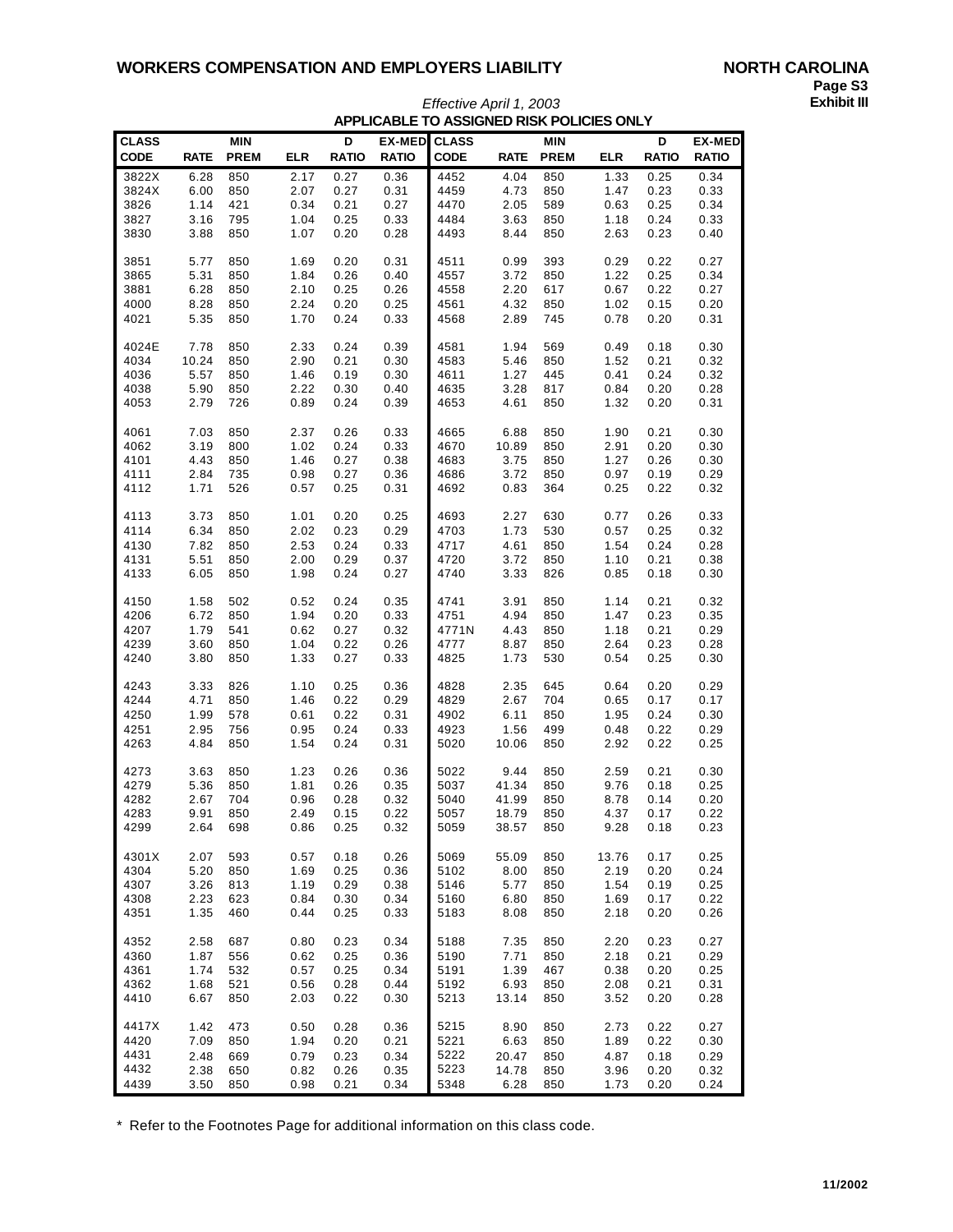| <b>CLASS</b> |             | <b>MIN</b>  |            | D            | <b>EX-MED</b> | <b>CLASS</b> |             | <b>MIN</b>  |            | D            | <b>EX-MED</b> |
|--------------|-------------|-------------|------------|--------------|---------------|--------------|-------------|-------------|------------|--------------|---------------|
| CODE         | <b>RATE</b> | <b>PREM</b> | <b>ELR</b> | <b>RATIO</b> | <b>RATIO</b>  | <b>CODE</b>  | <b>RATE</b> | <b>PREM</b> | <b>ELR</b> | <b>RATIO</b> | <b>RATIO</b>  |
| 5402         | 7.09        | 850         | 2.05       | 0.20         | 0.26          | 6824F        | 7.45        | 850         | 1.93       | 0.19         | 0.28          |
| 5403         | 18.04       | 850         | 4.73       | 0.19         | 0.27          | 6826F        | 18.34       | 850         | 4.53       | 0.17         | 0.30          |
| 5437         | 10.74       | 850         | 3.13       | 0.22         | 0.28          | 6834         | 6.75        | 850         | 2.20       | 0.27         | 0.42          |
| 5443         | 7.68        | 850         | 2.10       | 0.18         | 0.24          | 6836         | 6.05        | 850         | 1.78       | 0.23         | 0.33          |
| 5445         | 10.20       | 850         | 2.95       | 0.22         | 0.27          | 6843F        | 28.48       | 850         | 6.88       | 0.18         | 0.31          |
| 5462         | 10.19       | 850         | 2.90       | 0.21         | 0.24          | 6845F        | 22.12       | 850         | 5.75       | 0.19         | 0.30          |
| 5472         | 7.09        | 850         | 2.04       | 0.22         | 0.29          | 6854         | 7.73        | 850         | 2.01       | 0.20         | 0.25          |
| 5473         | 8.33        | 850         | 2.19       | 0.19         | 0.25          | 6872F        | 35.65       | 850         | 8.71       | 0.18         | 0.30          |
| 5474         | 9.58        | 850         | 2.60       | 0.20         | 0.29          | 6874F        | 44.96       | 850         | 11.31      | 0.17         | 0.27          |
| 5478         | 7.79        | 850         | 2.09       | 0.19         | 0.23          | 6882         | 8.66        | 850         | 2.03       | 0.17         | 0.22          |
| 5479         | 11.90       | 850         | 3.31       | 0.21         | 0.28          | 6884         | 18.24       | 850         | 4.35       | 0.15         | 0.17          |
| 5480         | 15.16       | 850         | 4.36       | 0.21         | 0.25          | 7016M        | 29.45       | 850         | 6.80       | 0.17         | 0.27          |
| 5491         | 3.90        | 850         | 1.08       | 0.20         | 0.23          | 7024M        | 32.73       | 850         | 7.56       | 0.17         | 0.27          |
| 5506         | 8.30        | 850         | 2.19       | 0.19         | 0.24          | 7038M        | 14.03       | 850         | 3.32       | 0.17         | 0.21          |
| 5507         | 5.95        | 850         | 1.56       | 0.19         | 0.25          | 7046M        | 12.71       | 850         | 4.08       | 0.26         | 0.35          |
| 5508         | 18.35       | 850         | 4.42       | 0.16         | 0.25          | 7047M        | 50.27       | 850         | 10.43      | 0.17         | 0.27          |
| 5536         | 9.63        | 850         | 2.63       | 0.20         | 0.28          | 7050M        | 23.96       | 850         | 5.09       | 0.17         | 0.21          |
| 5538         | 10.77       | 850         | 3.04       | 0.21         | 0.30          | 7090M        | 15.60       | 850         | 3.69       | 0.17         | 0.21          |
| 5551         | 25.69       | 850         | 6.98       | 0.20         | 0.32          | 7098M        | 14.13       | 850         | 4.54       | 0.26         | 0.35          |
| 5606         | 3.94        | 850         | 1.05       | 0.19         | 0.26          | 7099M        | 21.71       | 850         | 6.26       | 0.26         | 0.35          |
| 5610         | 6.24        | 850         | 1.94       | 0.22         | 0.28          | 7133         | 5.26        | 850         | 1.41       | 0.20         | 0.28          |
| 5645         | 18.50       | 850         | 5.08       | 0.20         | 0.31          | 7151M        | 6.39        | 850         | 1.71       | 0.20         | 0.28          |
| 5651         | 13.68       | 850         | 3.96       | 0.22         | 0.29          | 7152M        | 10.92       | 850         | 2.62       | 0.20         | 0.28          |
| 5703         | 38.47       | 850         | 9.82       | 0.18         | 0.24          | 7153M        | 7.11        | 850         | 1.90       | 0.20         | 0.28          |
| 5705         | 7.55        | 850         | 1.98       | 0.19         | 0.28          | 7222         | 18.97       | 850         | 3.93       | 0.12         | 0.15          |
| 5951         | 0.57        | 315         | 0.19       | 0.24         | 0.31          | 7228         | 11.21       | 850         | 3.04       | 0.19         | 0.23          |
| 6003         | 15.60       | 850         | 4.35       | 0.21         | 0.29          | 7229         | 14.23       | 850         | 3.78       | 0.19         | 0.21          |
| 6005         | 10.84       | 850         | 2.90       | 0.19         | 0.26          | 7230         | 11.44       | 850         | 3.19       | 0.20         | 0.22          |
| 6017X        | 9.01        | 850         | 2.40       | 0.19         | 0.19          | 7231         | 13.17       | 850         | 4.00       | 0.24         | 0.31          |
| 6018X        | 5.49        | 850         | 1.60       | 0.22         | 0.25          | 7232         | 9.68        | 850         | 2.73       | 0.21         | 0.22          |
| 6045         | 8.80        | 850         | 2.01       | 0.15         | 0.25          | 7309F        | 37.83       | 850         | 9.33       | 0.16         | 0.22          |
| 6204         | 16.69       | 850         | 4.55       | 0.20         | 0.28          | 7313F        | 8.12        | 850         | 1.92       | 0.15         | 0.24          |
| 6206         | 4.92        | 850         | 1.16       | 0.17         | 0.24          | 7317F        | 18.92       | 850         | 4.66       | 0.18         | 0.28          |
| 6213         | 8.12        | 850         | 1.99       | 0.17         | 0.25          | 7323FN       | 7.47        | 850         | 1.74       | 0.10         | 0.09          |
| 6214         | 5.49        | 850         | 1.42       | 0.18         | 0.26          | 7327F        | 27.58       | 850         | 6.79       | 0.16         | 0.21          |
| 6216         | 7.94        | 850         | 2.06       | 0.19         | 0.28          | 7333M        | 10.32       | 850         | 2.07       | 0.13         | 0.18          |
| 6217         | 8.44        | 850         | 2.29       | 0.20         | 0.27          | 7335M        | 11.46       | 850         | 2.30       | 0.13         | 0.18          |
| 6229         | 8.23        | 850         | 2.19       | 0.17         | 0.25          | 7337M        | 17.60       | 850         | 3.17       | 0.13         | 0.18          |
| 6233         | 14.87       | 850         | 3.45       | 0.15         | 0.21          | 7350F        | 22.46       | 850         | 5.68       | 0.19         | 0.30          |
| 6235         | 19.30       | 850         | 4.70       | 0.16         | 0.23          | 7360         | 7.24        | 850         | 2.18       | 0.24         | 0.31          |
| 6236         | 44.61       | 850         | 10.76      | 0.16         | 0.27          | 7370         | 7.17        | 850         | 2.28       | 0.24         | 0.34          |
| 6237         | 4.89        | 850         | 1.23       | 0.17         | 0.23          | 7380         | 7.38        | 850         | 2.08       | 0.21         | 0.29          |
| 6251D        | 17.59       | 850         | 3.69       | 0.14         | 0.20          | 7382         | 7.14        | 850         | 2.21       | 0.25         | 0.33          |
| 6252D        | 9.99        | 850         | 2.13       | 0.15         | 0.19          | 7390         | 7.22        | 850         | 2.12       | 0.23         | 0.30          |
| 6260         | 11.59       | 850         | 2.46       | 0.15         | 0.20          | 7394M        | 27.79       | 850         | 5.81       | 0.15         | 0.24          |
| 6306         | 12.44       | 850         | 3.31       | 0.20         | 0.31          | 7395M        | 30.87       | 850         | 6.45       | 0.15         | 0.24          |
| 6319         | 8.12        | 850         | 2.21       | 0.20         | 0.28          | 7398M        | 47.42       | 850         | 8.89       | 0.15         | 0.24          |
| 6325         | 15.71       | 850         | 4.39       | 0.21         | 0.33          | 7403         | 2.89        | 745         | 0.93       | 0.24         | 0.33          |
| 6400         | 11.54       | 850         | 3.61       | 0.23         | 0.31          | 7405N        | 0.90        | 430         | 0.25       | 0.21         | 0.26          |
| 6504         | 3.31        | 822         | 1.07       | 0.24         | 0.34          | 7409         | 30.56       | 850         | 5.01       | 0.08         | 0.12          |
| 6702M*       | 17.20       | 850         | 4.45       | 0.19         | 0.28          | 7420         | 26.42       | 850         | 4.36       | 0.08         | 0.11          |
| 6703M*       | 29.34       | 850         | 6.81       | 0.19         | 0.28          | 7421         | 4.25        | 850         | 1.03       | 0.16         | 0.20          |
| 6704M*       | 19.10       | 850         | 4.94       | 0.19         | 0.28          | 7422         | 6.19        | 850         | 1.19       | 0.12         | 0.14          |
| 6801F        | 5.18        | 850         | 1.50       | 0.26         | 0.33          | 7423         | 4.21        | 850         | 1.20       | 0.22         | 0.28          |
| 6811         | 4.58        | 850         | 1.20       | 0.18         | 0.23          | 7425         | 23.10       | 850         | 3.93       | 0.09         | 0.14          |

## *Effective April 1, 2003* **APPLICABLE TO ASSIGNED RISK POLICIES ONLY**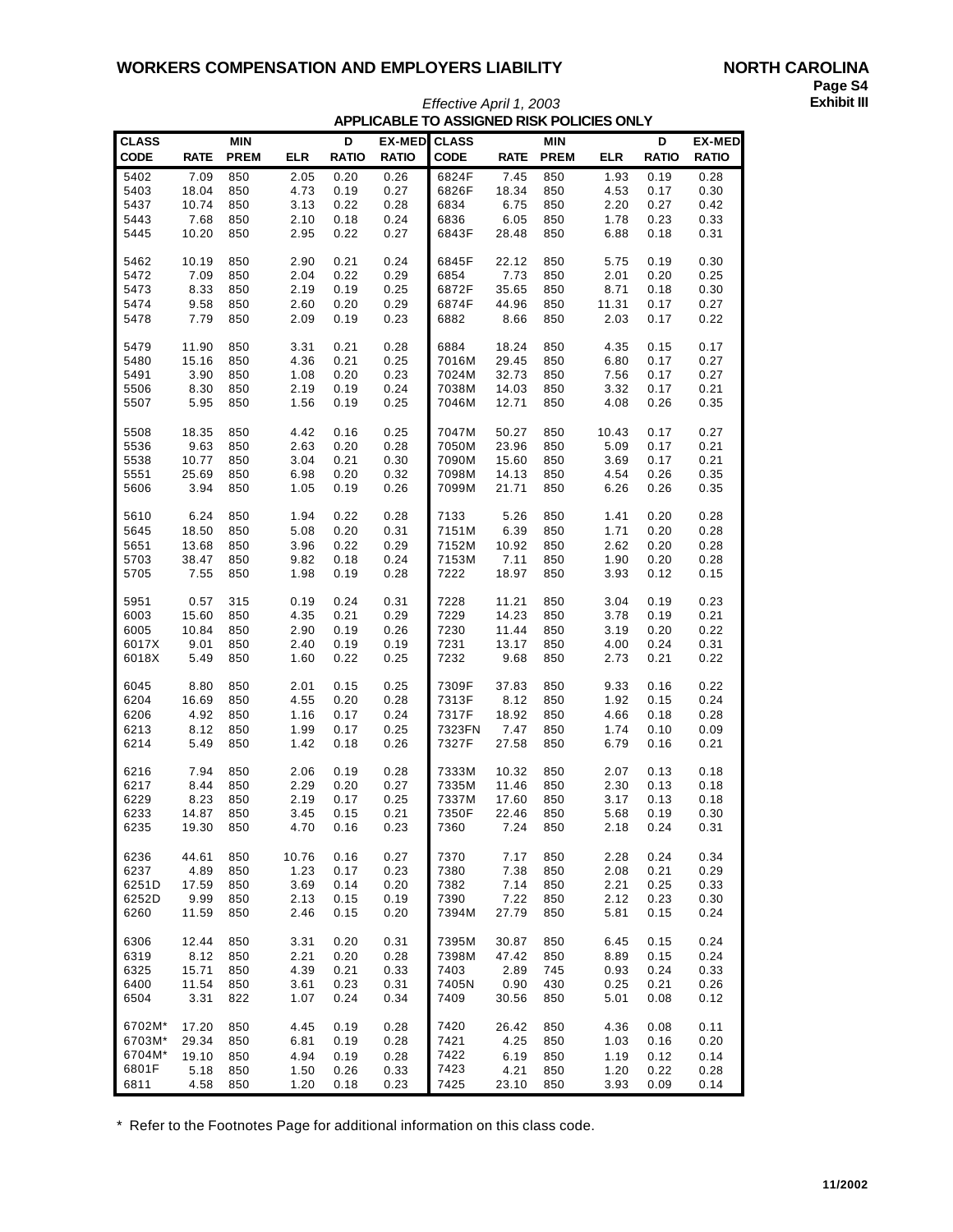| <b>CLASS</b> |             | <b>MIN</b>  |              | D            | <b>EX-MED</b>            | <b>CLASS</b> |             | <b>MIN</b>  |            | D            | <b>EX-MED</b> |
|--------------|-------------|-------------|--------------|--------------|--------------------------|--------------|-------------|-------------|------------|--------------|---------------|
| <b>CODE</b>  | <b>RATE</b> | <b>PREM</b> | <b>ELR</b>   | <b>RATIO</b> | <b>RATIO</b>             | <b>CODE</b>  | <b>RATE</b> | <b>PREM</b> | <b>ELR</b> | <b>RATIO</b> | <b>RATIO</b>  |
| 7431N        | 5.41        | 850         | 1.01         | 0.11         | 0.15                     | 8227         | 5.95        | 850         | 1.58       | 0.19         | 0.24          |
| 7445N        | 0.29        |             |              |              |                          | 8232         | 7.30        | 850         | 2.06       | 0.21         | 0.31          |
| 7453N        | 1.81        |             |              |              | $\overline{\phantom{0}}$ | 8233         | 12.58       | 850         | 2.97       | 0.15         | 0.20          |
| 7502         | 5.18        | 850         | 1.34         | 0.18         | 0.28                     | 8235         | 4.47        | 850         | 1.47       | 0.25         | 0.31          |
| 7515         | 2.48        | 669         | 0.60         | 0.20         | 0.35                     | 8236X        | 8.18        | 850         | 2.12       | 0.18         | 0.25          |
|              |             |             |              |              |                          |              |             |             |            |              |               |
| 7520         | 4.35        | 850         | 1.34         | 0.24         | 0.32                     | 8263         | 9.36        | 850         | 3.00       | 0.24         | 0.36          |
| 7529X        | 14.69       | 850         | 3.16         | 0.15         | 0.21                     | 8264         | 6.65        | 850         | 2.12       | 0.24         | 0.32          |
| 7538         | 16.28       | 850         | 3.65         | 0.16         | 0.20                     | 8265         | 7.50        | 850         | 2.21       | 0.23         | 0.30          |
| 7539         | 4.65        | 850         | 1.28         | 0.21         | 0.33                     | 8279         | 10.22       | 850         | 3.29       | 0.24         | 0.40          |
|              | 5.40        |             | 1.37         | 0.20         | 0.28                     |              | 8.05        |             |            | 0.23         |               |
| 7540         |             | 850         |              |              |                          | 8288         |             | 850         | 2.51       |              | 0.36          |
| 7580         | 3.57        | 850         | 1.03         | 0.22         | 0.30                     | 8291         | 6.49        | 850         | 2.20       | 0.26         | 0.35          |
|              |             |             |              |              | 0.30                     | 8292         | 5.23        | 850         |            | 0.24         |               |
| 7590         | 7.73        | 850         | 2.27         | 0.21         |                          |              |             |             | 1.67       |              | 0.31          |
| 7600         | 3.55        | 850         | 1.05         | 0.23         | 0.29                     | 8293         | 11.36       | 850         | 3.48       | 0.22         | 0.27          |
| 7601         | 8.69        | 850         | 2.32         | 0.19         | 0.25                     | 8304         | 8.74        | 850         | 2.18       | 0.17         | 0.27          |
| 7605         | 5.13        | 850         | 1.42         | 0.21         | 0.33                     | 8350         | 7.29        | 850         | 1.90       | 0.18         | 0.25          |
|              |             |             |              |              |                          |              |             |             |            |              |               |
| 7610         | 0.77        | 352         | 0.25         | 0.26         | 0.32                     | 8380         | 4.89        | 850         | 1.42       | 0.22         | 0.30          |
| 7611         | 10.64       | 850         | 2.78         | 0.19         | 0.26                     | 8381         | 2.30        | 636         | 0.73       | 0.23         | 0.32          |
| 7612         | 18.03       | 850         | 4.29         | 0.16         | 0.27                     | 8385         | 3.57        | 850         | 1.04       | 0.22         | 0.29          |
| 7613         | 5.88        | 850         | 1.62         | 0.20         | 0.26                     | 8392         | 4.09        | 850         | 1.37       | 0.26         | 0.30          |
| 7704         | 13.14       | 850         | 3.53         | 0.19         | 0.26                     | 8393         | 3.11        | 785         | 0.86       | 0.20         | 0.26          |
|              |             |             |              |              |                          |              |             |             |            |              |               |
| 7720X        | 3.70        | 850         | 1.08         | 0.22         | 0.30                     | 8500         | 19.04       | 850         | 5.53       | 0.24         | 0.52          |
| 7723X        | 3.16        | 795         | 0.90         | 0.24         | 0.32                     | 8601         | 1.26        | 443         | 0.36       | 0.22         | 0.28          |
| 7855         | 14.15       | 850         | 3.66         | 0.19         | 0.28                     | 8606         | 7.45        | 850         | 2.01       | 0.20         | 0.27          |
| 8001         | 2.56        | 684         | 0.89         | 0.26         | 0.34                     | 8709F        | 8.10        | 850         | 2.08       | 0.19         | 0.26          |
| 8002         | 2.87        | 741         | 0.96         | 0.26         | 0.39                     | 8710         | 4.04        | 850         | 0.92       | 0.15         | 0.31          |
|              |             |             |              |              |                          |              |             |             |            |              |               |
| 8006         | 3.91        | 850         | 1.18         | 0.21         | 0.30                     | 8719         | 4.58        | 850         | 1.17       | 0.18         | 0.24          |
| 8008         | 2.17        | 611         | 0.72         | 0.26         | 0.36                     | 8720         | 1.99        | 578         | 0.56       | 0.21         | 0.26          |
| 8010         | 2.46        | 665         | 0.83         | 0.26         | 0.36                     | 8721         | 0.73        | 345         | 0.21       | 0.23         | 0.37          |
| 8013         | 0.70        | 340         | 0.22         | 0.23         | 0.32                     | 8726F        | 7.76        | 850         | 1.93       | 0.16         | 0.26          |
| 8015         | 0.88        | 373         | 0.30         | 0.27         | 0.33                     | 8734M        | 1.14        | 421         | 0.34       | 0.21         | 0.29          |
|              |             |             |              |              |                          |              |             |             |            |              |               |
| 8017         | 2.46        | 665         | 0.81         | 0.25         | 0.37                     | 8737M        | 1.03        | 401         | 0.31       | 0.21         | 0.29          |
| 8018         | 3.70        | 850         | 1.20         | 0.24         | 0.33                     | 8738M        | 1.76        | 536         | 0.45       | 0.21         | 0.29          |
| 8021         | 2.97        | 759         | 0.89         | 0.21         | 0.31                     | 8742         | 0.85        | 367         | 0.24       | 0.21         | 0.29          |
| 8031         | 3.41        | 841         | 1.06         | 0.24         | 0.31                     | 8745         | 8.38        | 850         | 2.34       | 0.19         | 0.31          |
| 8032         | 2.25        | 626         | 0.79         | 0.28         | 0.37                     | 8748         | 0.93        | 382         | 0.25       | 0.20         | 0.27          |
|              |             |             |              |              |                          |              |             |             |            |              |               |
| 8033         | 3.28        | 817         | 1.09         | 0.25         | 0.35                     | 8755         | 0.67        | 334         | 0.17       | 0.18         | 0.23          |
| 8039         | 2.61        | 693         | 0.88         | 0.26         | 0.36                     | 8800         | 1.74        | 532         | 0.58       | 0.25         | 0.35          |
| 8044         | 4.16        | 850         | 1.32         | 0.24         | 0.34                     | 8803         | 0.18        | 243         | 0.05       | 0.22         | 0.35          |
| 8045         | 1.39        | 467         | 0.41         | 0.21         | 0.30                     | 8805M        | 0.57        | 315         | 0.18       | 0.23         | 0.31          |
| 8046         | 2.61        | 693         | 0.86         | 0.25         | 0.36                     | 8810         | 0.42        | 288         | 0.13       | 0.23         | 0.31          |
|              |             |             |              |              |                          |              |             |             |            |              |               |
| 8047         | 1.60        | 506         | 0.56         | 0.28         | 0.37                     | 8814M        | 0.52        | 306         | 0.16       | 0.23         | 0.31          |
|              | 1.42        | 473         |              | 0.26         |                          | 8815M        | 0.88        | 373         | 0.24       |              | 0.31          |
| 8050         | 2.95        |             | 0.48<br>0.97 |              | 0.31                     | 8820         | 0.39        |             | 0.12       | 0.23<br>0.23 |               |
| 8058         |             | 756         |              | 0.25         | 0.35                     |              |             | 282         |            |              | 0.30          |
| 8072         | 2.22        | 621         | 0.73         | 0.25         | 0.37                     | 8824         | 4.08        | 850         | 1.36       | 0.26         | 0.35          |
| 8102         | 2.58        | 687         | 0.85         | 0.25         | 0.33                     | 8825         | 2.22        | 621         | 0.79       | 0.29         | 0.38          |
|              |             |             |              |              |                          |              |             |             |            |              |               |
| 8103         | 3.26        | 813         | 1.12         | 0.27         | 0.36                     | 8826         | 2.93        | 752         | 0.99       | 0.26         | 0.35          |
| 8105         | 5.59        | 850         | 1.55         | 0.18         | 0.27                     | 8831         | 1.68        | 521         | 0.57       | 0.26         | 0.41          |
| 8106         | 8.04        | 850         | 2.42         | 0.24         | 0.33                     | 8832         | 0.51        | 304         | 0.15       | 0.23         | 0.31          |
| 8107         | 6.45        | 850         | 1.80         | 0.21         | 0.29                     | 8833*        | 1.50        | 488         | 0.49       | 0.24         | 0.31          |
| 8111         | 3.93        | 850         | 1.25         | 0.24         | 0.32                     | 8835         | 3.50        | 850         | 1.09       | 0.23         | 0.30          |
|              |             |             |              |              |                          |              |             |             |            |              |               |
| 8116         | 4.09        | 850         | 1.30         | 0.23         | 0.29                     | 8837Xa       | a           | a           | a          | $\mathsf{a}$ | a             |
| 8203         | 7.51        | 850         | 2.34         | 0.23         | 0.32                     | 8848X        | 3.52        | 850         | 1.16       | 0.25         | 0.35          |
| 8204         | 14.44       | 850         | 3.41         | 0.16         | 0.24                     | 8849X        | 3.44        | 846         | 1.12       | 0.24         | 0.34          |
| 8209         | 4.27        | 850         | 1.38         | 0.24         | 0.34                     | 8868         | 0.70        | 340         | 0.24       | 0.26         | 0.39          |
| 8215         | 3.90        | 850         | 1.13         | 0.22         | 0.31                     | 8869         | 1.11        | 415         | 0.39       | 0.29         | 0.42          |

## *Effective April 1, 2003* **Exhibit III APPLICABLE TO ASSIGNED RISK POLICIES ONLY**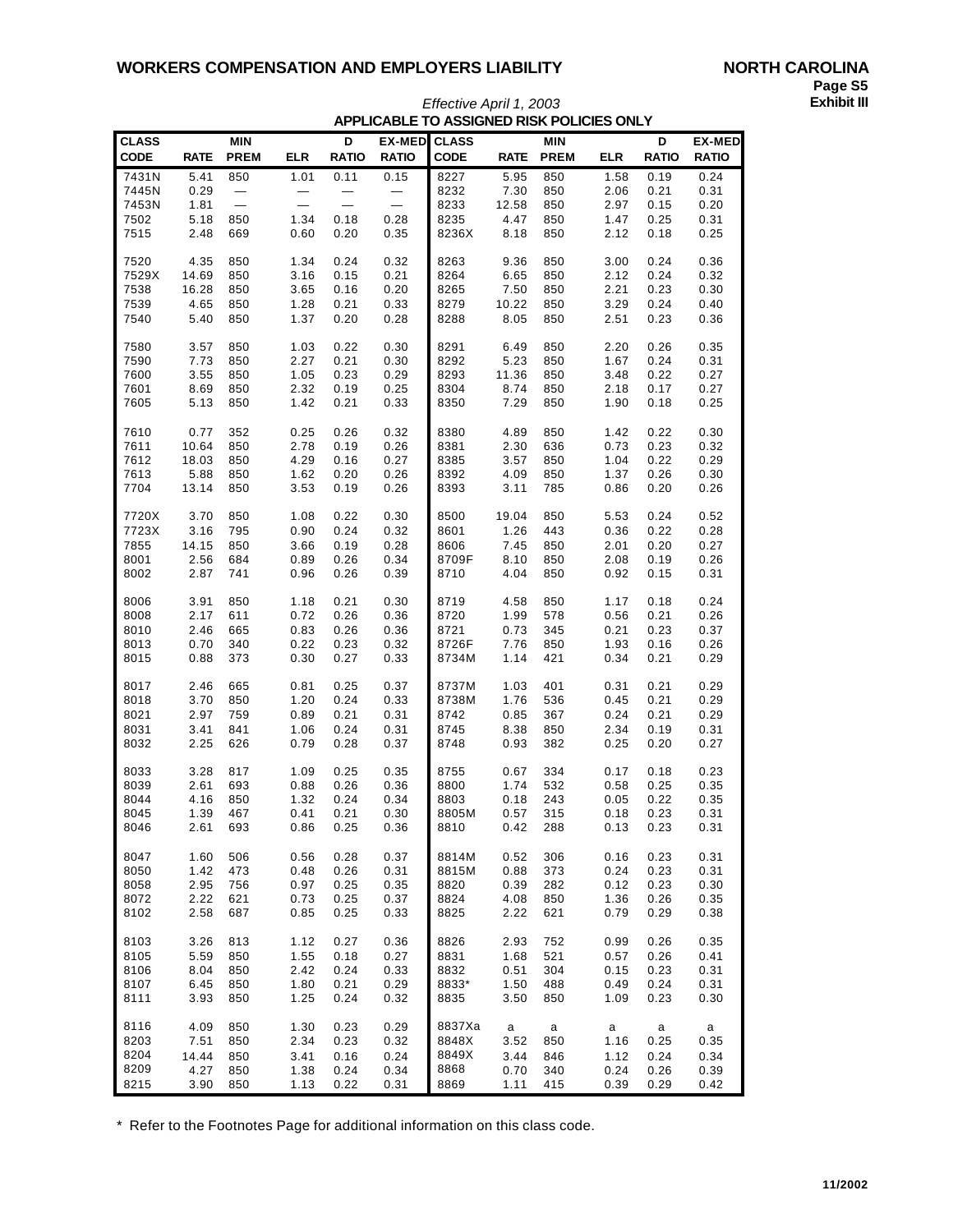| <b>CLASS</b> |              | <b>MIN</b>  |              | D            | <b>EX-MED</b> | <b>CLASS</b> | <b>MIN</b> |            | D            | <b>EX-MED</b> |
|--------------|--------------|-------------|--------------|--------------|---------------|--------------|------------|------------|--------------|---------------|
| <b>CODE</b>  | <b>RATE</b>  | <b>PREM</b> | <b>ELR</b>   | <b>RATIO</b> | <b>RATIO</b>  | <b>CODE</b>  | RATE PREM  | <b>ELR</b> | <b>RATIO</b> | <b>RATIO</b>  |
| 8871         | 0.54         | 310         | 0.18         | 0.26         | 0.34          |              |            |            |              |               |
| 8901<br>9012 | 0.36<br>1.79 | 277<br>541  | 0.11<br>0.56 | 0.24<br>0.25 | 0.33<br>0.32  |              |            |            |              |               |
| 9014         | 4.14         | 850         | 1.27         | 0.22         | 0.29          |              |            |            |              |               |
| 9015         | 4.14         | 850         | 1.21         | 0.23         | 0.32          |              |            |            |              |               |
|              |              |             |              |              |               |              |            |            |              |               |
| 9016         | 4.38         | 850         | 1.44         | 0.25         | 0.40          |              |            |            |              |               |
| 9019         | 2.93         | 752         | 0.97         | 0.27         | 0.33          |              |            |            |              |               |
| 9033         | 2.46         | 665         | 0.82         | 0.25         | 0.29          |              |            |            |              |               |
| 9040*        | 4.19         | 850         | 1.33         | 0.24         | 0.32          |              |            |            |              |               |
| 9044         | 4.08         | 850         | 1.45         | 0.29         | 0.42          |              |            |            |              |               |
| 9052         | 3.63         | 850         | 1.19         | 0.25         | 0.36          |              |            |            |              |               |
| 9058         | 2.14         | 606         | 0.70         | 0.25         | 0.35          |              |            |            |              |               |
| 9059         | 3.57         | 850         | 1.28         | 0.29         | 0.38          |              |            |            |              |               |
| 9060         | 2.18         | 613         | 0.73         | 0.26         | 0.36          |              |            |            |              |               |
| 9061         | 2.43         | 660         | 0.81         | 0.25         | 0.34          |              |            |            |              |               |
| 9062         | 2.30         | 636         | 0.76         | 0.25         | 0.35          |              |            |            |              |               |
| 9063         | 1.55         | 497         | 0.50         | 0.27         | 0.41          |              |            |            |              |               |
| 9077F        | 2.12         | 602         | 0.60         | 0.23         | 0.32          |              |            |            |              |               |
| 9082         | 2.66         | 702         | 0.91         | 0.27         | 0.39          |              |            |            |              |               |
| 9083         | 2.61         | 693         | 0.90         | 0.27         | 0.38          |              |            |            |              |               |
|              |              |             |              |              |               |              |            |            |              |               |
| 9084         | 3.59         | 850         | 1.21         | 0.26         | 0.42          |              |            |            |              |               |
| 9089         | 1.87         | 556         | 0.55         | 0.21         | 0.32          |              |            |            |              |               |
| 9093         | 2.00         | 580         | 0.66         | 0.24         | 0.37          |              |            |            |              |               |
| 9101<br>9102 | 3.83<br>5.71 | 850<br>850  | 1.28<br>1.77 | 0.26<br>0.23 | 0.36<br>0.37  |              |            |            |              |               |
|              |              |             |              |              |               |              |            |            |              |               |
| 9154         | 2.48         | 669         | 0.76         | 0.24         | 0.35          |              |            |            |              |               |
| 9156         | 2.53         | 678         | 0.78         | 0.23         | 0.34          |              |            |            |              |               |
| 9178         | 18.78        | 850         | 6.83         | 0.30         | 0.46          |              |            |            |              |               |
| 9179         | 40.23        | 850         | 12.04        | 0.22         | 0.38          |              |            |            |              |               |
| 9180         | 8.08         | 850         | 2.45         | 0.22         | 0.35          |              |            |            |              |               |
| 9182         | 2.38         | 650         | 0.83         | 0.28         | 0.43          |              |            |            |              |               |
| 9186         | 24.24        | 850         | 6.63         | 0.20         | 0.24          |              |            |            |              |               |
| 9220         | 9.06         | 850         | 2.94         | 0.25         | 0.44          |              |            |            |              |               |
| 9402         | 10.33        | 850         | 2.64         | 0.18         | 0.22          |              |            |            |              |               |
| 9403         | 13.14        | 850         | 3.64         | 0.21         | 0.33          |              |            |            |              |               |
| 9410         | 4.34         | 850         | 1.27         | 0.21         | 0.36          |              |            |            |              |               |
| 9501         | 3.93         | 850         | 1.19         | 0.22         | 0.33          |              |            |            |              |               |
| 9505         | 4.81         | 850         | 1.52         | 0.23         | 0.27          |              |            |            |              |               |
| 9516         | 3.36         | 832         | 0.99         | 0.23         | 0.29          |              |            |            |              |               |
| 9519         | 4.43         | 850         | 1.22         | 0.20         | 0.27          |              |            |            |              |               |
|              |              |             |              |              |               |              |            |            |              |               |
| 9521         | 7.73         | 850         | 2.13         | 0.20         | 0.26<br>0.29  |              |            |            |              |               |
| 9522<br>9534 | 2.22<br>8.57 | 621<br>850  | 0.70<br>2.13 | 0.23<br>0.17 | 0.24          |              |            |            |              |               |
| 9554         | 17.18        | 850         | 4.24         | 0.17         | 0.27          |              |            |            |              |               |
| 9586         | 1.04         | 402         | 0.34         | 0.24         | 0.30          |              |            |            |              |               |
|              |              |             |              |              |               |              |            |            |              |               |
| 9600         | 3.11         | 785         | 0.86         | 0.18         | 0.32          |              |            |            |              |               |
| 9620         | 1.37         | 463         | 0.40         | 0.23         | 0.30          |              |            |            |              |               |
|              |              |             |              |              |               |              |            |            |              |               |
|              |              |             |              |              |               |              |            |            |              |               |
|              |              |             |              |              |               |              |            |            |              |               |
|              |              |             |              |              |               |              |            |            |              |               |
|              |              |             |              |              |               |              |            |            |              |               |
|              |              |             |              |              |               |              |            |            |              |               |
|              |              |             |              |              |               |              |            |            |              |               |

*Effective April 1, 2003* **APPLICABLE TO ASSIGNED RISK POLICIES ONLY**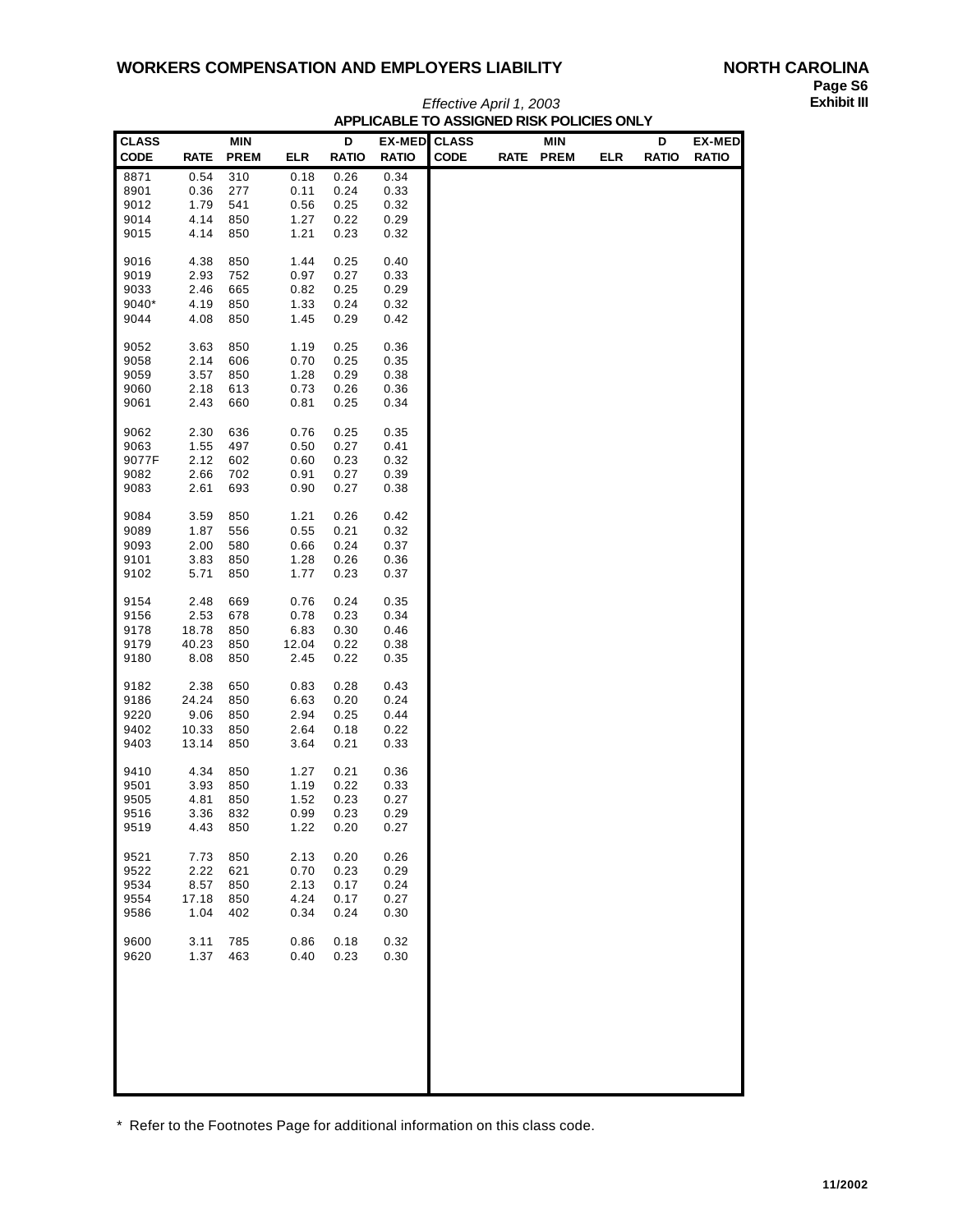*Effective April 1, 2003* **Exhibit III APPLICABLE TO ASSIGNED RISK POLICIES ONLY**

#### **FOOTNOTES**

- a Rate for each individual risk must be obtained by Home Office from Rating Organization having jurisdiction.
- A Minimum Premium \$100 per ginning location for policy minimum premium computation.

D Special disease rule for the classification—See Rule 3-A-7.

E Classification involving specific disease loading. Refer to Home Office for amount.

| Code No. | <b>Specific Disease</b><br>Loadings | Asb=Asbestos<br>S=Silica<br><b>Disease</b><br>Symbol | Code No. | <b>Specific Disease</b><br>Loadings | <b>Disease</b><br>Symbol |
|----------|-------------------------------------|------------------------------------------------------|----------|-------------------------------------|--------------------------|
| 0059D    | 0.62                                | S                                                    | 1852D    | 0.13                                | S                        |
| 0065D    | 0.11                                | S                                                    | 3081D    | 0.11                                | S                        |
| 0066D    | 0.11                                | S                                                    | 3082D    | 0.11                                | S                        |
| 0067D    | 0.11                                | S                                                    | 3085D    | 0.08                                | S                        |
| 1165XE   | 0.07                                | S                                                    | 4024E    | 0.07                                | S                        |
| 1624E    | 0.05                                | S                                                    | 6251D    | 0.10                                | S                        |
| 1741E    | 0.65                                | S                                                    | 6252D    | 0.08                                | S                        |
| 1803D    | 0.96                                | Asb                                                  |          |                                     |                          |

- F Rate provides for coverage under the United States Longshore and Harbor Workers Compensation Act and its extensions. Rate includes a provision for federal assessment.
- M Rate provides for coverage under Admiralty Law and Federal Employers' Liability Act (FELA). A provision for the USL&HW assessment is included for those classifications under Program II USL Act.
- N This code is part of a ratable / non-ratable group shown below. The statistical non-ratable code and corresponding rate are applied in addition to the basic classification when determining premium.

|                   | Non-Ratable         |                   | Non-Ratable         |
|-------------------|---------------------|-------------------|---------------------|
| <b>Class Code</b> | <b>Element Code</b> | <b>Class Code</b> | <b>Element Code</b> |
| 4771              | 0771                | 7405              | 7445                |
| 7323F             | 0763F               | 7431              | 7453                |

- P Classification is computed on a per capita basis.
- X Refer to special classification phraseology in these pages which is applicable in this state.

#### **Class Codes with Specific Footnotes**

- 1005 Rate includes a non-ratable disease element of \$7.90. (For coverage written separately for federal benefits only, \$3.06. For coverage written separately for state benefits only, \$4.84).
- 2705 An upset payroll of \$4.00 per cord shall be used for premium computation purposes in all instances.
- 6702 Rate and rating values only appropriate for laying or relaying of tracks or maintenance of way no work on elevated railroads. Otherwise, assign appropriate construction or erection code rate and elr each x 1.215.
- 6703 Rate and rating values only appropriate for laying or relaying of tracks or maintenance of way no work on elevated railroads. Otherwise, assign appropriate construction or erection class rate x 2.074 and elr x 1.862.
- 6704 Rate and rating values only appropriate for laying or relaying of tracks or maintenance of way no work on elevated railroads. Otherwise, assign appropriate construction or erection class rate and elr each x 1.35.
- 8833 The ex-medical rate for this classification is \$1.04.
- 9040 The ex-medical rate for this classification is \$2.85.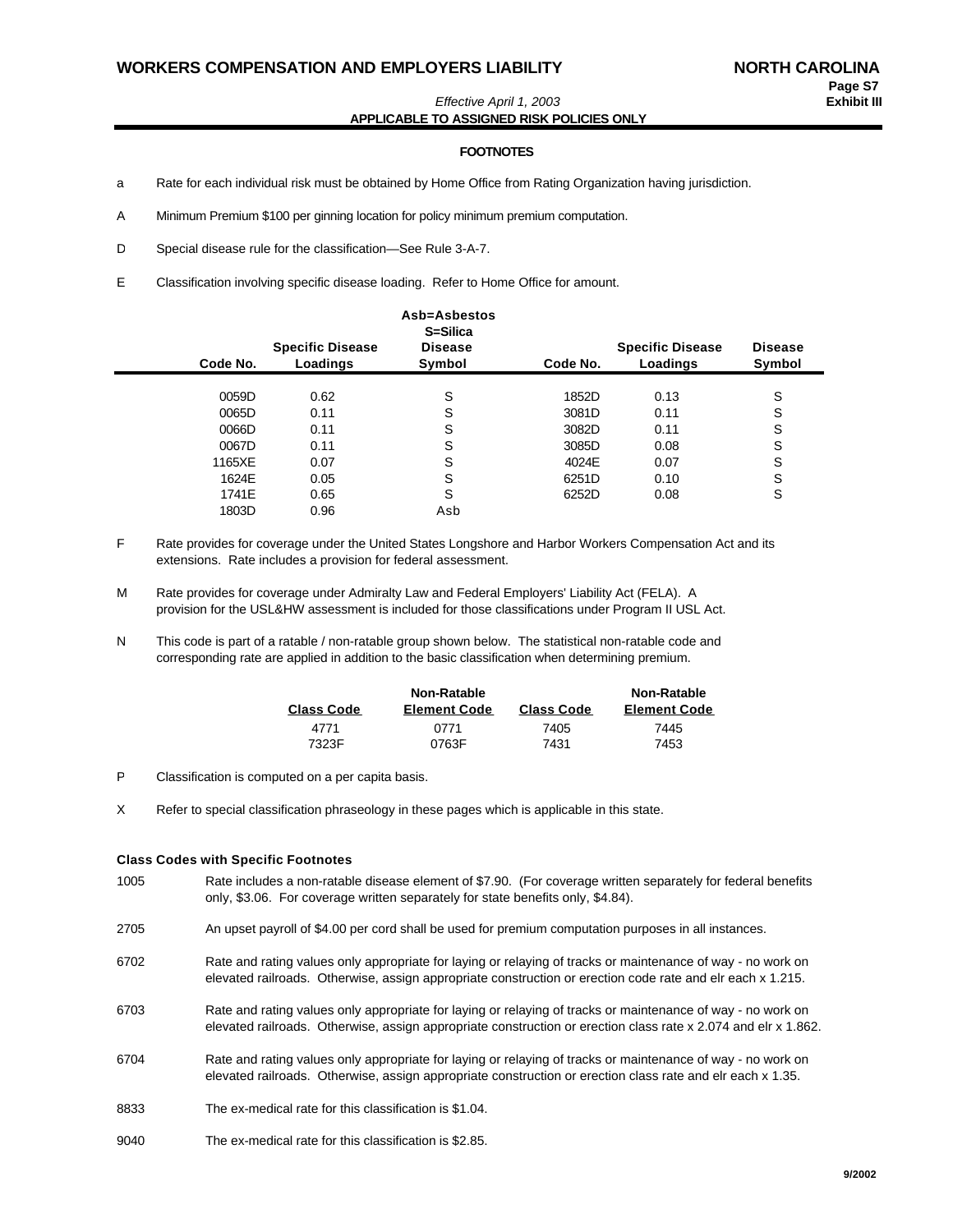|                                                       | <b>Effective April 1, 2003</b><br>APPLICABLE TO ASSIGNED RISK POLICIES ONLY                                                                                                                                                                   | EXHIBIT III                |
|-------------------------------------------------------|-----------------------------------------------------------------------------------------------------------------------------------------------------------------------------------------------------------------------------------------------|----------------------------|
| "Taxicab Co.":                                        | <b>MISCELLANEOUS VALUES</b><br>Basis of premium applicable in accordance with the footnote instructions for Code 7370 --                                                                                                                      |                            |
| "Taxicab Co.":                                        | Basis of premium applicable in accordance with the footnote instructions for Code 7370 --                                                                                                                                                     |                            |
| Employee operated vehicle<br>Leased or rented vehicle |                                                                                                                                                                                                                                               | \$44,535.00<br>\$29,690.00 |
|                                                       | Expense Constant applicable in accordance with Basic Manual Rule 3-A-11                                                                                                                                                                       | \$210.00                   |
| of the LSRP are as follows:                           | Loss Sensitive Rating Plan (LSRP) - The factors which are used in the calculation                                                                                                                                                             |                            |
| Minimum Premium Factor                                | 0.75                                                                                                                                                                                                                                          |                            |
| Maximum Premium Factor                                | 1.75                                                                                                                                                                                                                                          |                            |
| <b>Loss Conversion Factor</b>                         | 1.155                                                                                                                                                                                                                                         |                            |
| <b>Tax Multiplier</b>                                 | 1.031                                                                                                                                                                                                                                         |                            |
| <b>LSRP Development Factors</b>                       | 0.23                                                                                                                                                                                                                                          |                            |
| 1st Adjustment<br>2nd Adjustment                      | 0.16                                                                                                                                                                                                                                          |                            |
| 3rd Adjustment                                        | 0.11                                                                                                                                                                                                                                          |                            |
| 4th Adjustment                                        | 0.00                                                                                                                                                                                                                                          |                            |
|                                                       | Maximum Payroll applicable in accordance with Basic Manual Rule 2-E-1 --<br>"Executive Officers of a corporation" and the footnote instructions for Code 9178<br>-- "Athletic Team: Non-Contact Sports," Code 9179 -- "Athletic Team: Contact |                            |
| Sports," and Code 9186 -- "Carnival--Traveling"       |                                                                                                                                                                                                                                               | \$1,100.00                 |
| Officers"                                             | Minimum Payroll applicable in accordance with Basic Manual Rule 2-E-1 -- "Executive                                                                                                                                                           | \$285.00                   |
| classification Code 7421, the surcharge is            | Per Passenger Seat Surcharge - In accordance with the footnote instructions for                                                                                                                                                               |                            |
| maximum surcharge per aircraft<br>per passenger seat  |                                                                                                                                                                                                                                               | \$1,000.00<br>\$100.00     |

**10/2002**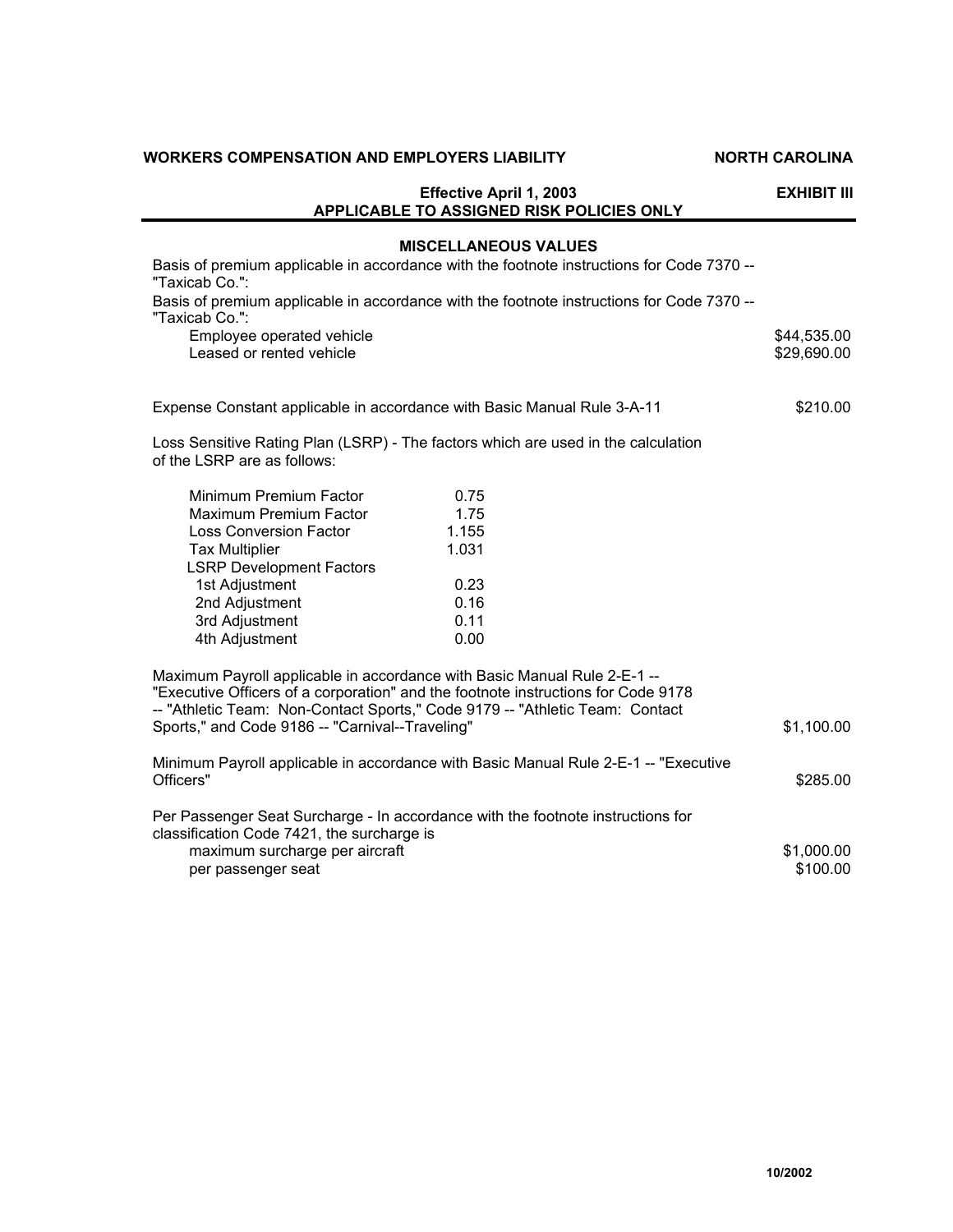## **Effective April 1, 2003 EXHIBIT III APPLICABLE TO ASSIGNED RISK POLICIES ONLY**

# **MISCELLANEOUS VALUES**

Premium Determination for Partners and Sole Proprietors in accordance with Basic Manual Rule 2-E-3 **\$30,000.00 \$30,000.00** 

Premium Reduction Percentages - The following percentages are applicable by deductible amount and hazard group for total losses on a per claim basis: HAZARD GROUP

|                                                                             |         | HAZARD GROUP |      |      |
|-----------------------------------------------------------------------------|---------|--------------|------|------|
|                                                                             |         | Ш            | Ш    | IV   |
| Percentage premium reduction for employers<br>electing a \$100 deductible   | $0.8\%$ | 0.8%         | 0.3% | 0.2% |
| Percentage premium reduction for employers<br>electing a \$200 deductible   | 1.4%    | 1.4%         | 0.8% | 0.6% |
| Percentage premium reduction for employers<br>electing a \$300 deductible   | $2.1\%$ | 2.1%         | 1.1% | 0.8% |
| Percentage premium reduction for employers<br>electing a \$400 deductible   | 2.5%    | 2.5%         | 1.5% | 1.1% |
| Percentage premium reduction for employers<br>electing a \$500 deductible   | $3.0\%$ | $3.0\%$      | 1.7% | 1.2% |
| Percentage premium reduction for employers<br>electing a \$1,000 deductible | 4.1%    | $4.1\%$      | 2.6% | 1.8% |
| Percentage premium reduction for employers<br>electing a \$1,500 deductible | 4.9%    | 4.9%         | 3.0% | 2.2% |
| Percentage premium reduction for employers<br>electing a \$2,000 deductible | $5.7\%$ | 5.7%         | 3.4% | 2.5% |
| Percentage premium reduction for employers<br>electing a \$2,500 deductible | 6.2%    | 6.2%         | 3.7% | 2.7% |
| Percentage premium reduction for employers<br>electing a \$5,000 deductible | 8.9%    | 8.5%         | 5.4% | 3.8% |

United States Longshore and Harbor Workers' Compensation Coverage Percentage applicable only in connection with Basic Manual Rule 3-A-4 92%

(Multiply a Non-"F" classification rate by a factor of 1.92 to adjust for differences in benefits (1.63) and differences in loss-based expenses (1.175)).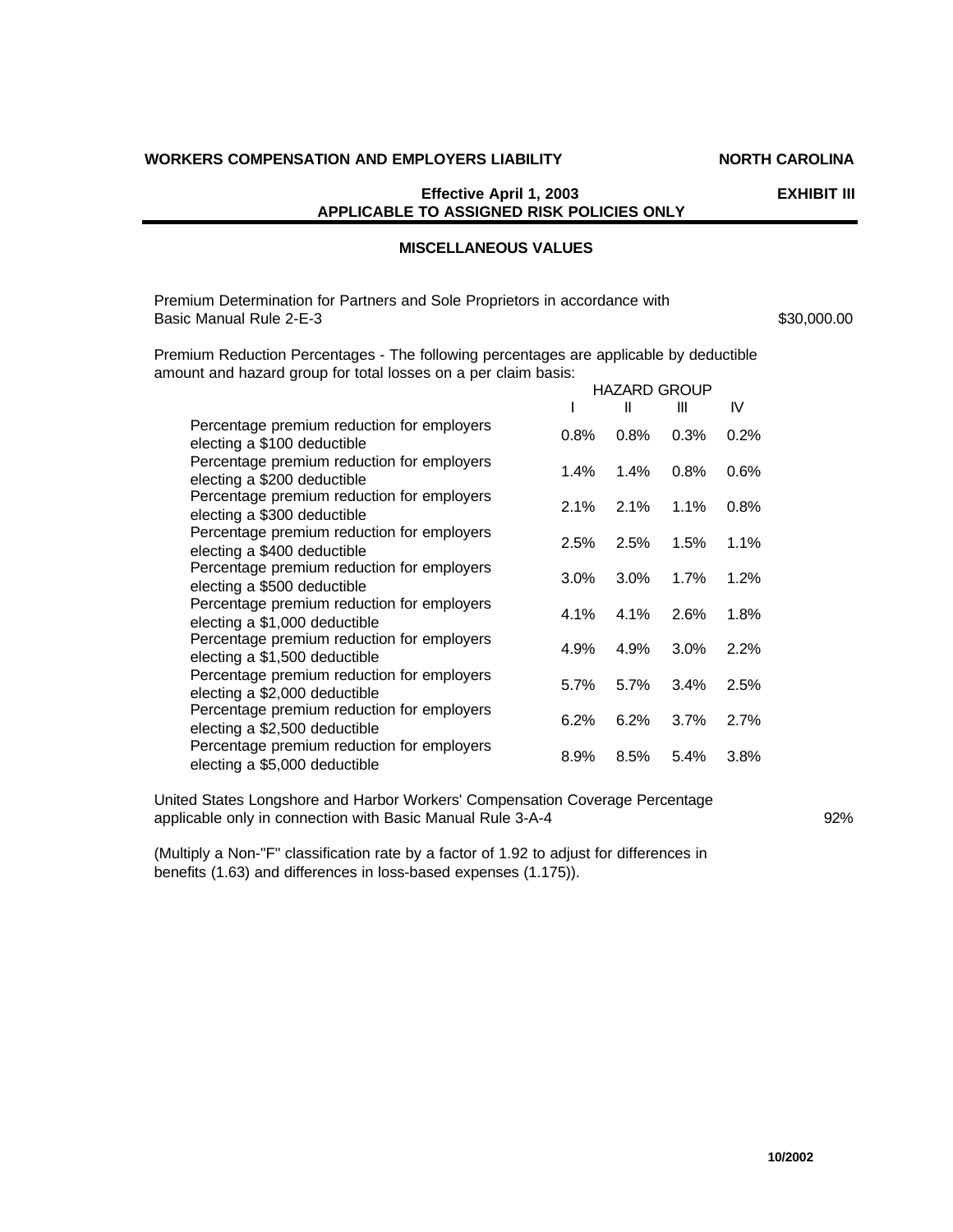#### EXPERIENCE RATING PLAN MANUAL **NORTH CAROLINA PART FIVE**

| <b>Expected</b><br><b>Losses</b><br>$0 -$<br>$964 -$<br>$3,895 -$<br>$6,888 -$<br>$9,946 -$<br>$13,072 -$ | 963<br>3,894<br>6,887<br>9,945 | Weighting<br><b>Values</b><br>0.04 | <b>Expected</b><br><b>Losses</b> |            | Weighting<br><b>Values</b> |
|-----------------------------------------------------------------------------------------------------------|--------------------------------|------------------------------------|----------------------------------|------------|----------------------------|
|                                                                                                           |                                |                                    |                                  |            |                            |
|                                                                                                           |                                |                                    |                                  |            |                            |
|                                                                                                           |                                |                                    | $543,210 -$                      | 573,172    | 0.44                       |
|                                                                                                           |                                | 0.05                               | $573,173 -$                      | 604,870    | 0.45                       |
|                                                                                                           |                                | 0.06                               | $604,871 -$                      | 638,458    | 0.46                       |
|                                                                                                           |                                | 0.07                               | $638,459 -$                      | 674,112    | 0.47                       |
|                                                                                                           | 13,071                         | 0.08                               | $674,113 -$                      | 712,026    | 0.48                       |
|                                                                                                           | 21,862                         | 0.09                               | $712,027 -$                      | 752,426    | 0.49                       |
| $21,863 -$                                                                                                | 32,542                         | 0.10                               | 752,427 -                        | 795,562    | 0.50                       |
| $32,543 -$                                                                                                | 42,043                         | 0.11                               | 795,563 -                        | 841,723    | 0.51                       |
| $42,044 -$                                                                                                | 51,293                         | 0.12                               | $841,724 -$                      | 891,240    | 0.52                       |
| $51,294 -$                                                                                                | 60,544                         | 0.13                               | $891,241 -$                      | 944,492    | 0.53                       |
| $60,545 -$                                                                                                | 69,910                         | 0.14                               | 944,493 --                       | 1,001,919  | 0.54                       |
| $69,911 -$                                                                                                | 79,452                         | 0.15                               | $1,001,920 -$                    | 1,064,033  | 0.55                       |
| $79,453 -$                                                                                                | 89,216                         | 0.16                               | $1,064,034 -$                    | 1,131,431  | 0.56                       |
| $89,217 -$                                                                                                | 99,232                         | 0.17                               | $1,131,432 -$                    | 1,204,818  | 0.57                       |
| $99,233 -$                                                                                                | 109,528                        | 0.18                               | $1,204,819 -$                    | 1,285,031  | 0.58                       |
| $109,529 -$                                                                                               | 120,128                        | 0.19                               | $1,285,032 -$                    | 1,373,068  | 0.59                       |
| $120, 129 -$                                                                                              | 131,055                        | 0.20                               | 1,373,069 --                     | 1,470,132  | 0.60                       |
| $131,056 -$                                                                                               |                                | 0.21                               | $1,470,133 -$                    |            | 0.61                       |
|                                                                                                           | 142,332                        |                                    |                                  | 1,577,689  |                            |
| 142,333 --                                                                                                | 153,981                        | 0.22                               | $1,577,690 -$                    | 1,697,536  | 0.62                       |
| $153,982 -$                                                                                               | 166,026                        | 0.23                               | $1,697,537 -$                    | 1,831,908  | 0.63                       |
| $166,027 -$                                                                                               | 178,490                        | 0.24                               | $1,831,909 -$                    | 1,983,617  | 0.64                       |
| $178,491 -$                                                                                               | 191,399                        | 0.25                               | $1,983,618 -$                    | 2,156,250  | 0.65                       |
| $191,400 -$                                                                                               | 204,780                        | 0.26                               | $2,156,251 -$                    | 2,354,457  | 0.66                       |
| 204,781 --                                                                                                | 218,661                        | 0.27                               | $2,354,458 -$                    | 2,584,375  | 0.67                       |
| $218,662 -$                                                                                               | 233,073                        | 0.28                               | $2,584,376 -$                    | 2,854,277  | 0.68                       |
| 233,074 --                                                                                                | 248,048                        | 0.29                               | $2,854,278 -$                    | 3,175,587  | 0.69                       |
| 248,049 --                                                                                                | 263,620                        | 0.30                               | $3,175,588 -$                    | 3,564,540  | 0.70                       |
| 263,621 --                                                                                                | 279,829                        | 0.31                               | $3,564,541 -$                    | 4,045,008  | 0.71                       |
| 279,830 --                                                                                                | 296,715                        | 0.32                               | $4,045,009 -$                    | 4,653,600  | 0.72                       |
| 296,716 --                                                                                                | 314,322                        | 0.33                               | $4,653,601 -$                    | 5,449,447  | 0.73                       |
| $314,323 -$                                                                                               | 332,698                        | 0.34                               | $5,449,448 -$                    | 6,534,692  | 0.74                       |
| 332,699 -                                                                                                 | 351,896                        | 0.35                               | 6,534,693 -                      | 8,102,263  | 0.75                       |
| $351,897 -$                                                                                               | 371,973                        | 0.36                               | $8,102,264 -$                    | 10,565,587 | 0.76                       |
| 371,974 --                                                                                                | 392,990                        | 0.37                               | $10,565,588 -$                   | 14,999,563 | 0.77                       |
| 392,991 --                                                                                                | 415,017                        | 0.38                               | 14,999,564 -                     | 25,345,499 | 0.78                       |
| 415,018 --                                                                                                | 438,129                        | 0.39                               | 25,345,500 -                     | 77,075,153 | 0.79                       |
| 438,130 --                                                                                                | 462,408                        | 0.40                               | 77,075,154                       | AND OVER   | 0.80                       |
| 462,409 --                                                                                                | 487,945                        | 0.41                               |                                  |            |                            |
| 487,946 --                                                                                                | 514,841                        | 0.42                               |                                  |            |                            |
| 514,842 --                                                                                                | 543,209                        | 0.43                               |                                  |            |                            |

| $\mathbf{u} \in \mathbb{R}$ . The contract of the contract of the contract of the contract of the contract of the contract of the contract of the contract of the contract of the contract of the contract of the contract of the contra<br>. |
|-----------------------------------------------------------------------------------------------------------------------------------------------------------------------------------------------------------------------------------------------|
| \$231.000                                                                                                                                                                                                                                     |
| \$314,500                                                                                                                                                                                                                                     |
| \$629.000                                                                                                                                                                                                                                     |
| \$55.000                                                                                                                                                                                                                                      |
| (f) USL&HW Act -- Expected Loss Factor -- Non-F Classes $\ldots \ldots \ldots \ldots \ldots \ldots \ldots \ldots$<br>65%                                                                                                                      |
|                                                                                                                                                                                                                                               |

Cap on Modifications = 1 + (0.00005)((Expected Losses) + (2)(Expected Losses)/(4.60))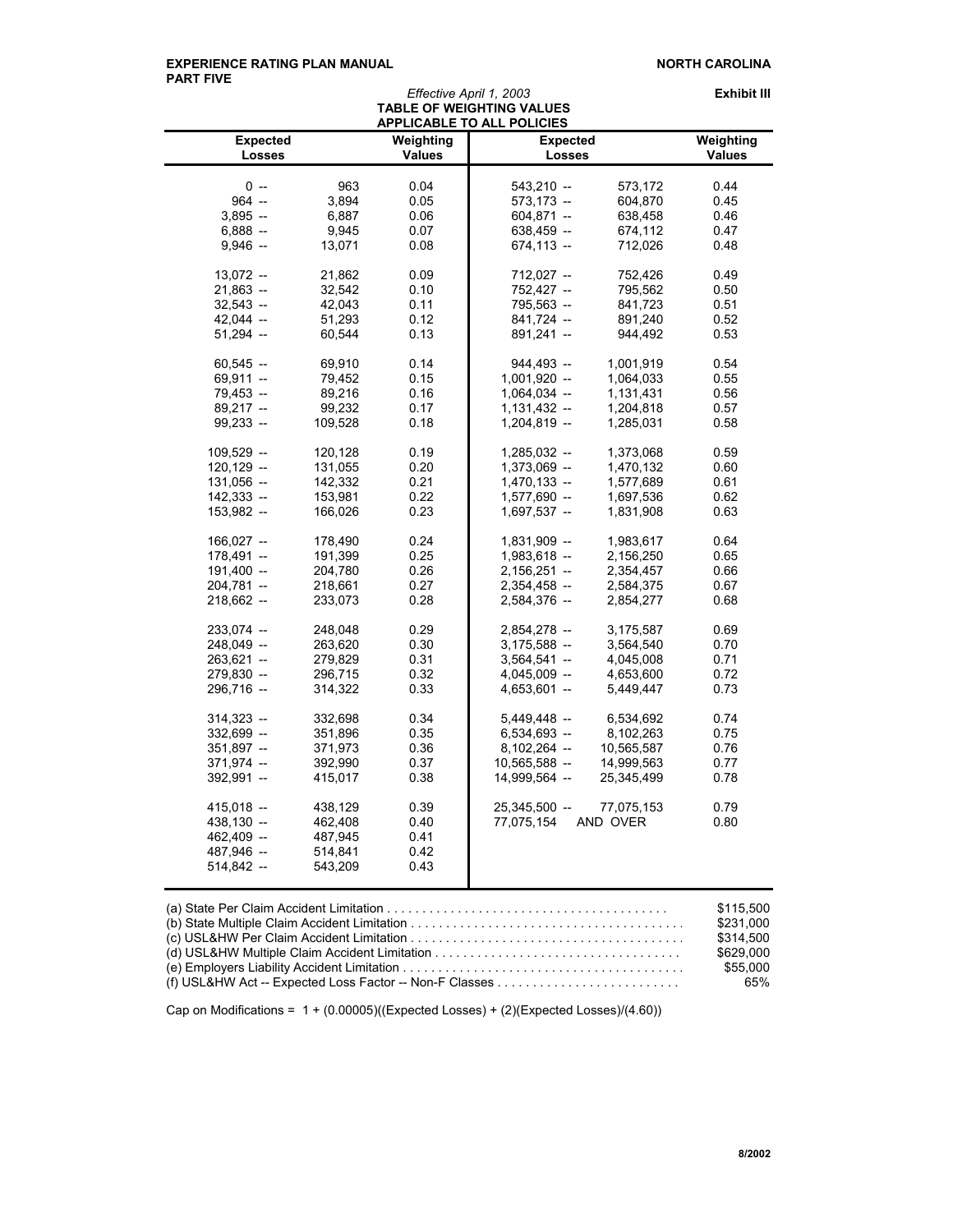## **EXPERIENCE RATING PLAN MANUAL NORTH CAROLINA PART FIVE**

*Effective April 1, 2003* **Exhibit III**

| <b>APPLICABLE TO ALL POLICIES</b> |         |                |                 |           |                |                 |           |                |  |
|-----------------------------------|---------|----------------|-----------------|-----------|----------------|-----------------|-----------|----------------|--|
| <b>Expected</b>                   |         | <b>Ballast</b> | <b>Expected</b> |           | <b>Ballast</b> | <b>Expected</b> |           | <b>Ballast</b> |  |
| <b>Losses</b>                     |         | <b>Values</b>  | Losses          |           | <b>Values</b>  | Losses          |           | <b>Values</b>  |  |
|                                   |         |                |                 |           |                |                 |           |                |  |
| $0 -$                             | 24,742  | 11,500         | 793,965 --      | 816,951   | 92,000         | 1,598,732 -     | 1,621,727 | 172,500        |  |
| 24,743 --                         | 42,584  | 13,800         | $816,952 -$     | 839,939   | 94,300         | $1,621,728 -$   | 1,644,724 | 174,800        |  |
| 42,585 --                         | 63,084  | 16,100         | 839,940 --      | 862,927   | 96,600         | $1,644,725 -$   | 1,667,721 | 177,100        |  |
| $63,085 -$                        | 84,711  | 18,400         | 862,928 --      | 885,916   | 98,900         | $1,667,722 -$   | 1,690,718 | 179,400        |  |
| $84,712 -$                        | 106,863 | 20,700         | 885,917 --      | 908,905   | 101,200        | $1,690,719 -$   | 1,713,715 | 181,700        |  |
| 106,864 --                        | 129,294 | 23,000         | $908,906 -$     | 931,895   | 103,500        | $1,713,716 -$   | 1,736,712 | 184,000        |  |
| 129,295 --                        | 151,887 | 25,300         | 931,896 --      | 954,886   | 105,800        | 1,736,713 --    | 1,759,710 | 186,300        |  |
| 151,888 --                        | 174,582 | 27,600         | 954,887 --      | 977,877   | 108,100        | $1,759,711 -$   | 1,782,707 | 188,600        |  |
| 174,583 --                        | 197,346 | 29,900         | 977,878 --      | 1,000,868 | 110,400        | 1,782,708 --    | 1,805,704 | 190,900        |  |
| 197,347 --                        | 220,157 | 32,200         | $1,000,869 -$   | 1,023,860 | 112,700        | $1,805,705 -$   | 1,828,702 | 193,200        |  |
| $220,158 -$                       | 243,003 | 34,500         | $1,023,861 -$   | 1,046,852 | 115,000        | 1,828,703 --    | 1,851,699 | 195,500        |  |
| 243,004 --                        | 265,876 | 36,800         | $1,046,853 -$   | 1,069,845 | 117,300        | $1,851,700 -$   | 1,874,697 | 197,800        |  |
| 265,877 --                        | 288,768 | 39,100         | $1,069,846 -$   | 1,092,837 | 119,600        | 1,874,698 --    | 1,897,694 | 200,100        |  |
| 288,769 --                        | 311,675 | 41,400         | $1,092,838 -$   | 1,115,830 | 121,900        | 1,897,695 --    | 1,920,692 | 202,400        |  |
| 311,676 --                        | 334,596 | 43,700         | $1,115,831 -$   | 1,138,824 | 124,200        | 1,920,693 --    | 1,943,690 | 204,700        |  |
| 334,597 --                        | 357,526 | 46,000         | $1,138,825 -$   | 1,161,817 | 126,500        | $1,943,691 -$   | 1,966,687 | 207,000        |  |
| 357,527 --                        | 380,465 | 48,300         | $1,161,818 -$   | 1,184,811 | 128,800        | 1,966,688 --    | 1,989,685 | 209,300        |  |
| 380,466 --                        | 403,410 | 50,600         | $1,184,812 -$   | 1,207,805 | 131,100        | 1,989,686 --    | 2,012,683 | 211,600        |  |
| $403,411 -$                       | 426,362 | 52,900         | $1,207,806 -$   | 1,230,800 | 133,400        | $2,012,684 -$   | 2,035,681 | 213,900        |  |
| 426,363 --                        | 449,318 | 55,200         | $1,230,801 -$   | 1,253,794 | 135,700        | $2,035,682 -$   | 2,058,679 | 216,200        |  |
|                                   |         |                |                 |           |                |                 |           |                |  |
| 449,319 --                        | 472,278 | 57,500         | $1,253,795 -$   | 1,276,789 | 138,000        | $2,058,680 -$   | 2,081,677 | 218,500        |  |
| 472,279 --                        | 495,242 | 59,800         | 1,276,790 --    | 1,299,784 | 140,300        | $2,081,678 -$   | 2,104,675 | 220,800        |  |
| 495,243 --                        | 518,210 | 62,100         | 1,299,785 --    | 1,322,779 | 142,600        | $2,104,676 -$   | 2,127,673 | 223,100        |  |
| $518,211 -$                       | 541,180 | 64,400         | 1,322,780 --    | 1,345,774 | 144,900        | $2,127,674 -$   | 2,150,671 | 225,400        |  |
| $541,181 -$                       | 564,152 | 66,700         | $1,345,775 -$   | 1,368,769 | 147,200        | $2,150,672 -$   | 2,173,670 | 227,700        |  |
| $564,153 -$                       | 587,127 | 69,000         | 1,368,770 --    | 1,391,765 | 149,500        | $2,173,671 -$   | 2,196,500 | 230,000        |  |
| $587,128 -$                       | 610,103 | 71,300         | 1,391,766 --    | 1,414,761 | 151,800        |                 |           |                |  |
| $610,104 -$                       | 633,081 | 73,600         | $1,414,762 -$   | 1,437,756 | 154,100        |                 |           |                |  |
| $633,082 -$                       | 656,061 | 75,900         | $1,437,757 -$   | 1,460,752 | 156,400        |                 |           |                |  |
| $656,062 -$                       | 679,042 | 78,200         | $1,460,753 -$   | 1,483,749 | 158,700        |                 |           |                |  |
| 679,043 --                        | 702,025 | 80,500         | $1,483,750 -$   | 1,506,745 | 161,000        |                 |           |                |  |
| 702,026 --                        | 725,008 | 82,800         | $1,506,746 -$   | 1,529,741 | 163,300        |                 |           |                |  |
| 725,009 --                        | 747,992 | 85,100         | $1,529,742 -$   | 1,552,737 | 165,600        |                 |           |                |  |
| 747,993 --                        | 770,978 | 87,400         | $1,552,738 -$   | 1,575,734 | 167,900        |                 |           |                |  |
| 770,979 --                        | 793,964 | 89,700         | $1,575,735 -$   | 1,598,731 | 170,200        |                 |           |                |  |
|                                   |         |                |                 |           |                |                 |           |                |  |

**TABLE OF BALLAST VALUES** 

For Expected Losses greater than \$2,196,500, the Ballast Value can be calculated using the following formula (rounded to the nearest 1):

Ballast = (0.10)(Expected Losses) + 2500(Expected Losses)(4.60) / (Expected Losses + (700)(4.60))

Cap on Modifications =  $1 + (0.00005)((Expected Losses) + (2)(Expected Losses)/(4.60))$